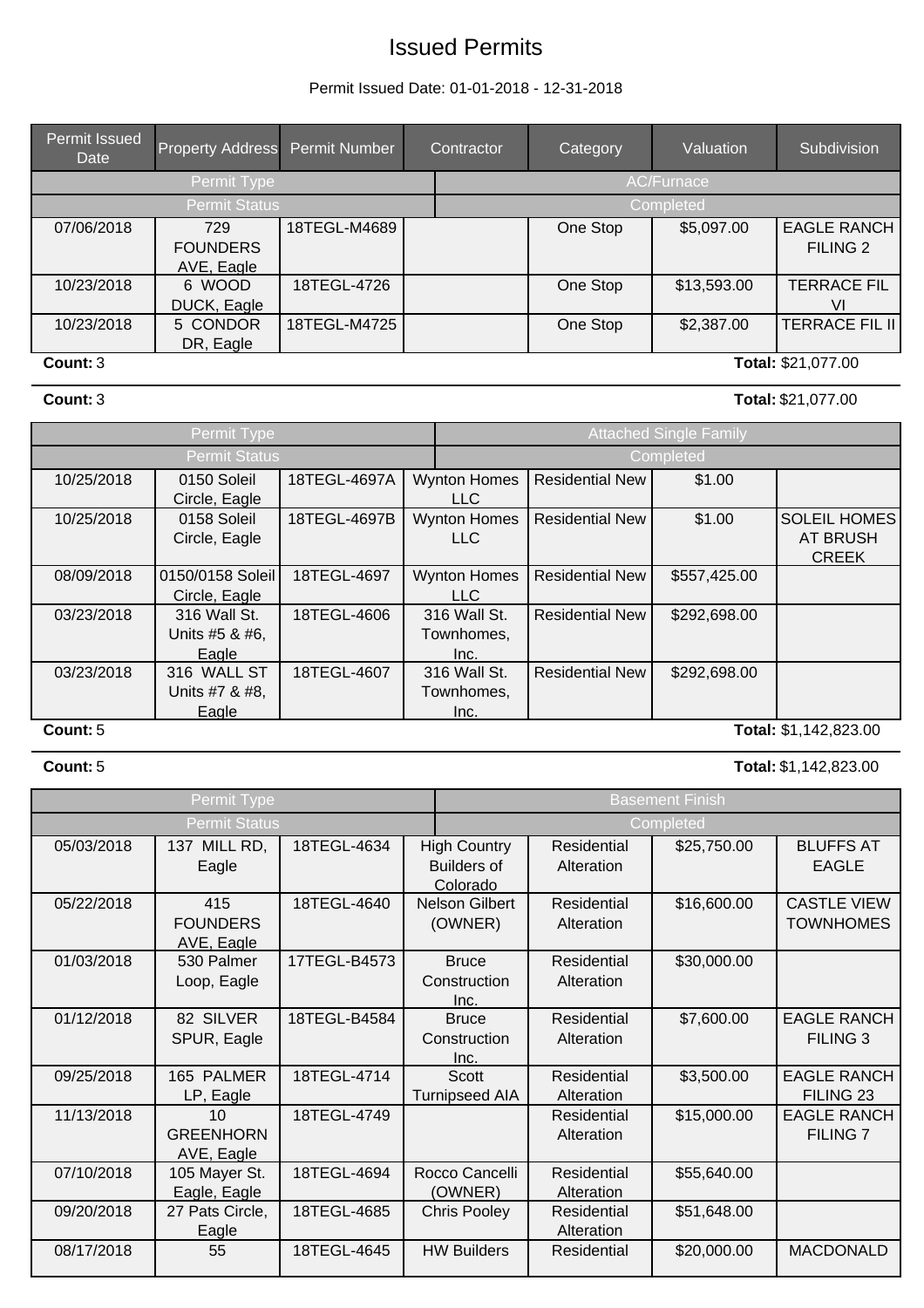| <b>Permit Issued</b><br><b>Date</b> | Property Address Permit Number | Contractor | Category   | Valuation | <b>Subdivision</b>  |
|-------------------------------------|--------------------------------|------------|------------|-----------|---------------------|
|                                     | MACDONALD                      | <b>LLC</b> | Alteration |           | <b>STREET</b>       |
|                                     | Eagle<br>-ST                   |            |            |           | <b>TOWNHOMES</b>    |
| Count: 9                            |                                |            |            |           | Total: \$225,738.00 |

**Count:**9 **Total:**\$225,738.00

| Permit Type                     |                      |             |  | <b>Commercial Addition C/O</b> |            |              |                     |
|---------------------------------|----------------------|-------------|--|--------------------------------|------------|--------------|---------------------|
| <b>Permit Status</b>            |                      |             |  |                                |            | Completed    |                     |
| 06/11/2018                      | 1185 Capitol St.     | 18TEGL-4652 |  | <b>Baltzer</b>                 | Commercial | \$159,137.00 |                     |
|                                 | Unit 1B, Eagle       |             |  | Construction,                  | Alteration |              |                     |
|                                 |                      |             |  | Inc                            |            |              |                     |
| Total: \$159,137.00<br>Count: 1 |                      |             |  |                                |            |              |                     |
|                                 | <b>Permit Status</b> |             |  | <b>Expired</b>                 |            |              |                     |
| 12/18/2018                      | 600 Broadway,        | 18TEGL-4750 |  | Evans Chaffee                  | Commercial | \$673,944.00 |                     |
|                                 | Eagle                |             |  | Construction                   | Alteration |              |                     |
|                                 |                      |             |  | Group, Inc.                    |            |              |                     |
| Count: 1                        |                      |             |  |                                |            |              | Total: \$673,944.00 |

Permit Type Commercial Remodel Commercial Remodel Commercial Remodel Commercial Re Permit Status Completed

# **Count:**2 **Total:**\$833,081.00

|            | . |  |
|------------|---|--|
| model C/C' |   |  |

| 12/14/2018 | 825                  | 18TEGL-4744  | R&H Mechanical   | Commercial | \$68,000.00    |                     |  |  |  |
|------------|----------------------|--------------|------------------|------------|----------------|---------------------|--|--|--|
|            | <b>CHAMBERS</b>      |              |                  | Alteration |                |                     |  |  |  |
|            | AVE, Eagle           |              |                  |            |                |                     |  |  |  |
| 11/02/2018 | 551                  | 18TEGL-4728  | <b>FCI</b>       | Commercial | \$300,000.00   | <b>EAGLE</b>        |  |  |  |
|            | BROADWAY,            |              | Constructors,    | Alteration |                |                     |  |  |  |
|            | Eagle                |              | Inc.             |            |                |                     |  |  |  |
| 04/16/2018 | 1143 CAPITOL         | 18TEGL-4627  | <b>CHL</b>       | Commercial | \$49,000.00    |                     |  |  |  |
|            | ST, Eagle            |              | Enterprises, LLC | Alteration |                |                     |  |  |  |
| 01/18/2018 | 1115A                | 18TEGL-B4585 | Scott            | Commercial | \$4,000.00     | <b>TROTTER</b>      |  |  |  |
|            | <b>CHAMBERS</b>      |              | Development      | Alteration |                | <b>MINOR</b>        |  |  |  |
|            | AVE Unit A101,       |              | Inc.             |            |                | <b>SUBDIVISION</b>  |  |  |  |
|            | Eagle                |              |                  |            |                |                     |  |  |  |
| 06/19/2018 | 500 Broadway,        | 18TEGL-4648  |                  | Commercial | \$175,000.00   |                     |  |  |  |
|            | Eagle                |              |                  | Alteration |                |                     |  |  |  |
| 04/09/2018 | 550                  | 18TEGL-4604  | Spectrum         | Commercial | \$10,000.00    | <b>EAGLE</b>        |  |  |  |
|            | BROADWAY,            |              | Interiors, LLC   | Alteration |                |                     |  |  |  |
|            | Eagle                |              |                  |            |                |                     |  |  |  |
| Count: 6   |                      |              |                  |            |                | Total: \$606,000.00 |  |  |  |
|            | <b>Permit Status</b> |              |                  |            | <b>Expired</b> |                     |  |  |  |
| 06/25/2018 | 1099 CAPITOL         | 18TEGL-4647  | Green Mountain   | Commercial | \$50,000.00    |                     |  |  |  |
|            | ST, Eagle            |              | Development      | Alteration |                |                     |  |  |  |
|            |                      |              | LLC              |            |                |                     |  |  |  |
| Count: 1   | Total: \$50,000.00   |              |                  |            |                |                     |  |  |  |

**Count:**7 **Total:**\$656,000.00

| Permit Type          |                                                                |             |                              | <b>Commercial Remodel C/O</b> |              |                                    |  |
|----------------------|----------------------------------------------------------------|-------------|------------------------------|-------------------------------|--------------|------------------------------------|--|
| <b>Permit Status</b> |                                                                |             |                              | Completed                     |              |                                    |  |
| 06/11/2018           | 1115A<br><b>Chambers Ave</b><br>Unit A-102, 104,<br>105, Eagle | 18TEGL-4664 | Scott<br>Development<br>Inc. | Commercial<br>Alteration      | \$10,000.00  |                                    |  |
| 07/26/2018           | 56 MARKET ST<br>Suite 4 & 5,<br>Eagle                          | 18TEGL-4686 | Faulhaber<br>Construction    | Commercial<br>Alteration      | \$175,000.00 |                                    |  |
| 11/05/2018           | 1286<br><b>CHAMBERS</b><br>AVE 200, Eagle                      | 18TEGL-4721 |                              | Commercial<br>Alteration      | \$6,500.00   | <b>EAGLE TECH</b><br><b>CENTER</b> |  |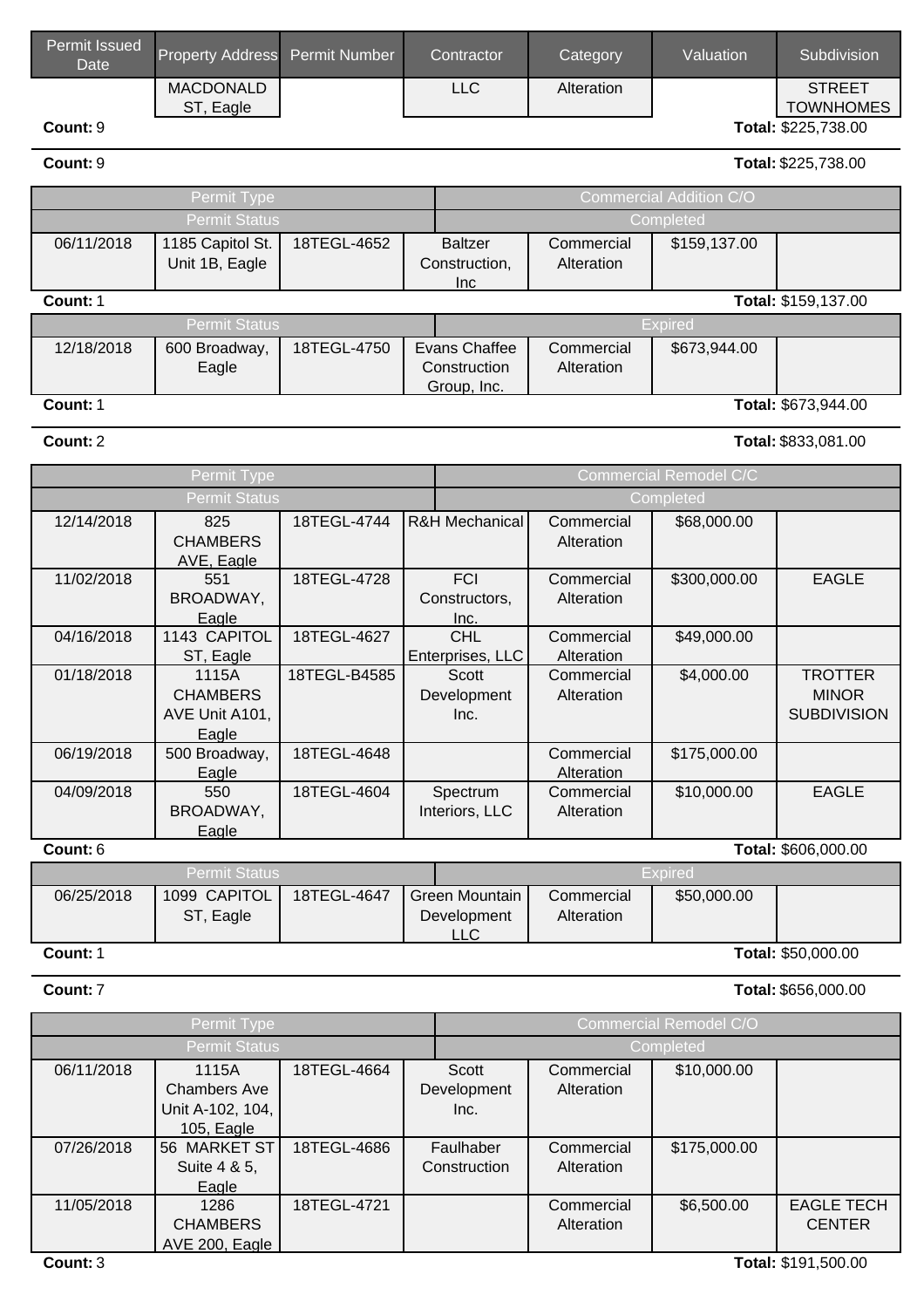| Permit Issued<br>Date | <b>Property Address</b> Permit Number |             | Contractor   | Category   | Valuation   | Subdivision        |
|-----------------------|---------------------------------------|-------------|--------------|------------|-------------|--------------------|
| <b>Permit Status</b>  |                                       |             |              |            | Expired     |                    |
| 06/14/2018            | 0056 Market St.                       | 18TEGL-4668 | Faulhaber    | Commercial | \$30,000.00 |                    |
|                       | Suite 3, Eagle                        |             | Construction | Alteration |             |                    |
| Count: 1              |                                       |             |              |            |             | Total: \$30,000.00 |

### **Count:**4 **Total:**\$221,500.00

| Permit Type          |                                      |              |           | <b>Commercial Re-Roof</b>           |          |              |                                                       |
|----------------------|--------------------------------------|--------------|-----------|-------------------------------------|----------|--------------|-------------------------------------------------------|
| <b>Permit Status</b> |                                      |              | Completed |                                     |          |              |                                                       |
| 08/10/2018           | 205<br><b>CHAMBERS</b><br>AVE, Eagle | 18TEGL-4701  |           | <b>Chilos Framing</b><br><b>LLC</b> | One Stop | \$90,000.00  | <b>EBY CREEK</b><br><b>SUBDIVISION</b>                |
| 05/22/2018           | 103 MARKET<br>ST, Eagle              | 18TEGL-4646  |           |                                     | One Stop | \$267,051.00 | <b>EAGLE</b><br><b>INTERCHANGE</b><br><b>FILING 2</b> |
| 01/08/2018           | 233<br>BROADWAY,<br>Eagle            | 18TEGL-B4587 |           |                                     | One Stop | \$2,900.00   | <b>EAGLE</b>                                          |

### **Count:**3 **Total:** \$359,951.00

| Permit Status                  |           |             |             | <b>Expired</b> |            |              |  |
|--------------------------------|-----------|-------------|-------------|----------------|------------|--------------|--|
| 07/06/2018                     | 215       | 18TEGL-4693 |             | One Stop       | \$9,762.00 | <b>EAGLE</b> |  |
|                                | BROADWAY, |             |             |                |            |              |  |
|                                | Eagle     |             |             |                |            |              |  |
| 11/19/2018                     | 308       | 18TEGL-4756 | Z&Z Roofing | One Stop       | \$3,800.00 | <b>EAGLE</b> |  |
|                                | BROADWAY, |             | LLC         |                |            |              |  |
|                                | Eagle     |             |             |                |            |              |  |
| Total: \$13,562.00<br>Count: 2 |           |             |             |                |            |              |  |

Permit Type Deck Deck Permit Status Completed 06/21/2018 | 510 BRUSH CREEK TER E3, Eagle 18TEGL-4682 | Residential Alteration \$650.00 PINON VALLEY **TOWNHOMES** 07/05/2018 | 51 Chelsea Court Eagle, **Eagle** 18TEGL-4687 | Residential Alteration \$10,000.00 06/11/2018 49 CHELSEA CT, Eagle 18TEGL-4663 Residential Alteration \$6,000.00 RED CANYON **TOWNHOMES** 06/13/2018 | 319 CHURCH ST, Eagle 18TEGL-4649 | Residential **Alteration** \$30,000.00 EAGLE VIEW **SUBDIVISION Count:**4 **Total:** \$46,650.00

| <b>Permit Type</b>   |                       |             |                                    | <b>Demolition</b> |          |            |                                                      |  |
|----------------------|-----------------------|-------------|------------------------------------|-------------------|----------|------------|------------------------------------------------------|--|
| <b>Permit Status</b> |                       |             |                                    | Completed         |          |            |                                                      |  |
| 03/21/2018           | 316 WALL ST,<br>Eagle | 18TEGL-4609 | 316 Wall St.<br>Townhomes,<br>Inc. |                   | One Stop | \$5,000.00 | <b>316 WALL</b><br><b>STREET</b><br><b>TOWNHOMES</b> |  |
| Count: 1             |                       |             |                                    |                   |          |            | <b>Total: \$5,000.00</b>                             |  |

**Count:**1 **Total:**\$5,000.00

|            | Permit Type                           |             |                                | <b>Detached Single Family</b> |              |                                 |  |
|------------|---------------------------------------|-------------|--------------------------------|-------------------------------|--------------|---------------------------------|--|
|            | Permit Status                         |             |                                | Completed                     |              |                                 |  |
| 03/28/2018 | 66 S<br><b>PENSTEMON</b><br>LN, Eagle | 18TEGL-4611 | Precision<br><b>Structures</b> | <b>Residential New</b>        | \$565,177.00 | <b>EAGLE RANCH</b><br>FILING 22 |  |
| 05/31/2018 | 49 SOLEIL CIR,                        | 18TEGL-4641 | <b>Wynton Homes</b>            | Residential New               | \$348,411.00 | <b>SOLEIL HOMES</b>             |  |

### **Count:**5 **Total:**\$373,513.00

## **Count:**4 **Total:**\$46,650.00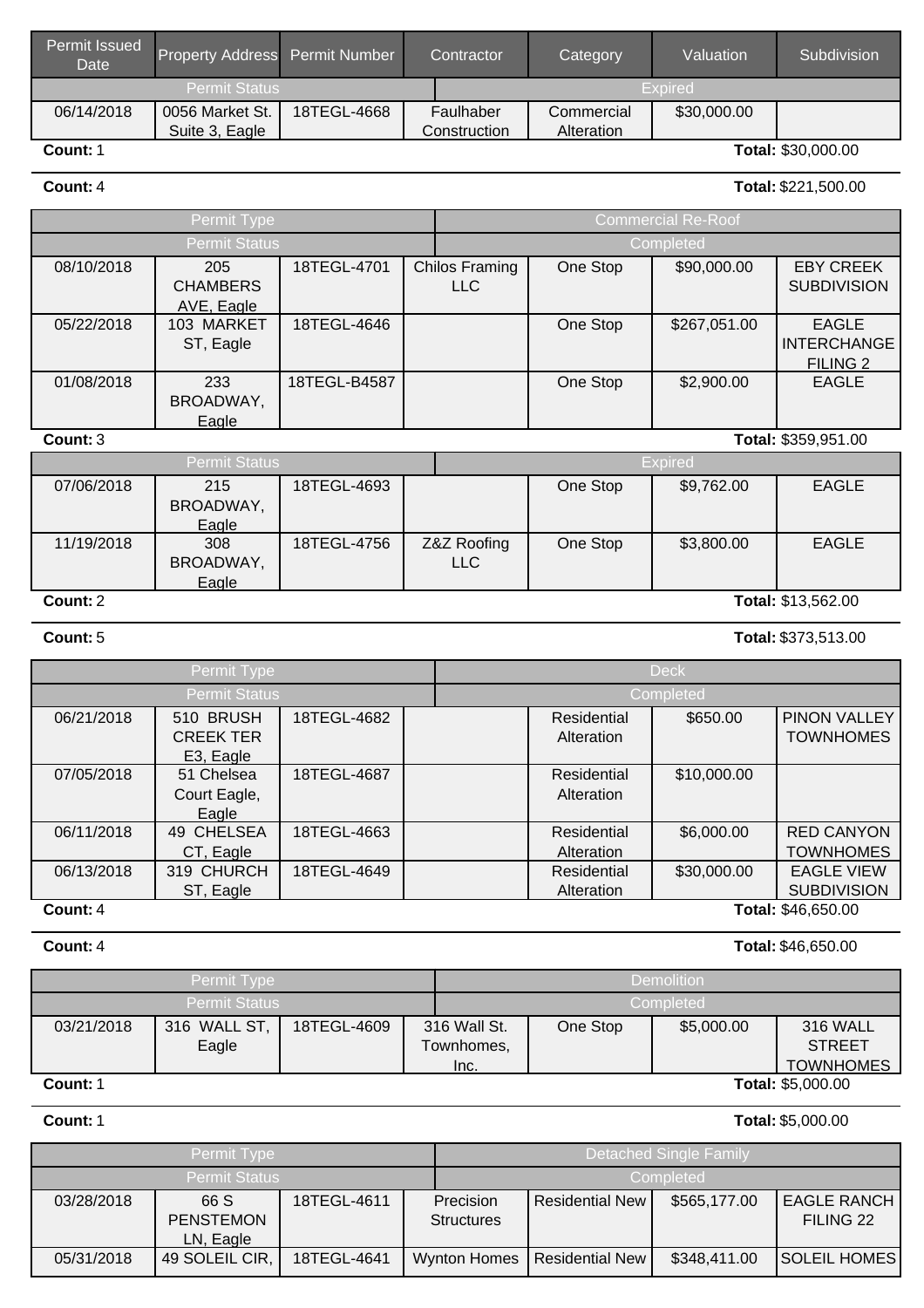| <b>Permit Issued</b><br>Date | <b>Property Address</b>                  | <b>Permit Number</b> | Contractor                                | Category               | Valuation      | Subdivision                                            |
|------------------------------|------------------------------------------|----------------------|-------------------------------------------|------------------------|----------------|--------------------------------------------------------|
|                              | Eagle                                    |                      | <b>LLC</b>                                |                        |                | <b>AT BRUSH</b><br><b>CREEK FILING</b>                 |
| 05/24/2018                   | 0034 Field St.,<br>Eagle                 | 18TEGL-4642          | <b>Wynton Homes</b><br><b>LLC</b>         | <b>Residential New</b> | \$348,411.00   |                                                        |
| 01/18/2018                   | 0054 Field<br>Street, Eagle              | 17TEGL-B4578         | <b>Wynton Homes</b><br><b>LLC</b>         | <b>Residential New</b> | \$437,450.00   | <b>SOLEIL HOMES</b><br><b>AT BRUSH</b><br><b>CREEK</b> |
| 02/08/2018                   | 402 HARRIER<br>CIR, Eagle                | 18TEGL-B4593         | <b>Scott</b><br><b>Turnipseed AIA</b>     | <b>Residential New</b> | \$550,114.00   | <b>EAGLE RANCH</b><br>FILING 8                         |
| 03/15/2018                   | 458 HARRIER<br>CIR, Eagle                | 18TEGL-4597          | Scott<br><b>Turnipseed AIA</b>            | <b>Residential New</b> | \$533,450.00   | <b>EAGLE RANCH</b><br>FILING 8                         |
| 03/16/2018                   | 0116 Soleil<br>Circle, Eagle             | 18TEGL-4599          | <b>Wynton Homes</b><br><b>LLC</b>         | <b>Residential New</b> | \$415,198.00   |                                                        |
| 03/16/2018                   | 0098 Soleil<br>Circle, Eagle             | 18TEGL-4600          | <b>Wynton Homes</b><br><b>LLC</b>         | <b>Residential New</b> | \$437,451.00   |                                                        |
| 06/20/2018                   | 0015 Abrams<br>Creek Dr., Eagle          | 18TEGL-4665          | Coleman<br><b>Custom Homes</b>            | <b>Residential New</b> | \$518,867.00   |                                                        |
| 07/23/2018                   | 0059 Soleil<br>Circle, Eagle             | 18TEGL-4695          | <b>Wynton Homes</b><br><b>LLC</b>         | <b>Residential New</b> | \$335,500.00   |                                                        |
| 04/24/2018                   | 106 Soleil Cir,<br>Eagle                 | 18TEGL-4626          | <b>Wynton Homes</b><br><b>LLC</b>         | <b>Residential New</b> | \$446,602.00   |                                                        |
| 08/17/2018                   | 0044 Field St,<br>Eagle                  | 18TEGL-4698          | <b>Wynton Homes</b><br><b>LLC</b>         | <b>Residential New</b> | \$335,500.00   |                                                        |
| 09/20/2018                   | 191<br>THRESHER CT,<br>Eagle             | 18TEGL-4705          | Meadow<br>Mountain<br>Homes, LLC          | <b>Residential New</b> | \$499,113.00   | <b>EAGLE RANCH</b><br>FILING 21                        |
| 10/10/2018                   | 15 POPLAR PL,<br>Eagle                   | 18TEGL-4707          | Christopher<br><b>Bookidis</b><br>(OWNER) | <b>Residential New</b> | \$532,087.00   | <b>EAGLE RANCH</b><br>FILING 14                        |
| 11/05/2018                   | 0064 Field<br>Street, Eagle              | 18TEGL-4622          | <b>Wynton Homes</b><br><b>LLC</b>         | <b>Residential New</b> | \$446,013.00   |                                                        |
| 10/31/2018                   | 50N<br><b>PENSTEMON</b><br>LN, Eagle     | 19TEGL-4722          | McCord<br>Construction                    | <b>Residential New</b> | \$348,405.00   | <b>EAGLE RANCH</b><br>FILING 22                        |
| 11/19/2018                   | 4 E DEWEY<br>PARK, Eagle                 | 18TEGL-4743          | Daniel Douglas<br>(OWNER)                 | <b>Residential New</b> | \$463,712.00   | <b>EAGLE RANCH</b><br>FILING <sub>3</sub>              |
| 12/07/2018                   | 2510 E<br><b>HAYSTACKER</b><br>DR, Eagle | 18TEGL-4755          | Scott<br><b>Turnipseed AIA</b>            | <b>Residential New</b> | \$375,641.00   | <b>EAGLE RANCH</b><br>FILING 24                        |
| <b>Count: 18</b>             |                                          |                      |                                           |                        |                | Total: \$7,937,102.00                                  |
| 05/03/2018                   | <b>Permit Status</b><br>2727 E           | 18TEGL-4624          | Precision                                 | <b>Residential New</b> | <b>Expired</b> | <b>EAGLE RANCH</b>                                     |
|                              | <b>HAYSTACKER</b><br>DR, Eagle           |                      | Construction<br>West, Inc.                |                        | \$691,630.00   | FILING 24                                              |
| 05/29/2018                   | 325 BLUFFS<br>DR, Eagle                  | 18TEGL-4643          | Thomas Harmon<br>(Owner)                  | <b>Residential New</b> | \$433,407.00   | <b>BLUFFS AT</b><br><b>EAGLE</b>                       |
| 03/28/2018                   | 24 W<br>FOXGLOVE LN,<br>Eagle            | 18TEGL-4610          | Adams<br>Construction                     | <b>Residential New</b> | \$523,824.00   | <b>EAGLE RANCH</b><br>FILING 4                         |
| 03/28/2018                   | 22 FIR CT,<br>Eagle                      | 18TEGL-4601          | Scott<br><b>Turnipseed AIA</b>            | <b>Residential New</b> | \$567,475.00   | <b>EAGLE RANCH</b><br>FILING 14                        |
| Count: 4                     |                                          |                      |                                           |                        |                | Total: \$2,216,336.00                                  |

**Count:**22 **Total:**\$10,153,438.00

| <b>Permit Type</b>   |                 |              |  | Electrical       |          |           |              |  |
|----------------------|-----------------|--------------|--|------------------|----------|-----------|--------------|--|
| <b>Permit Status</b> |                 |              |  |                  |          | Completed |              |  |
| 04/09/2018           | 700             | 17TEGL-E4535 |  | <b>DW Dantas</b> | One Stop |           | \$110,000.00 |  |
|                      | <b>CHAMBERS</b> |              |  | Construction     |          |           |              |  |
| AVE A, Eagle         |                 |              |  | <b>LLC</b>       |          |           |              |  |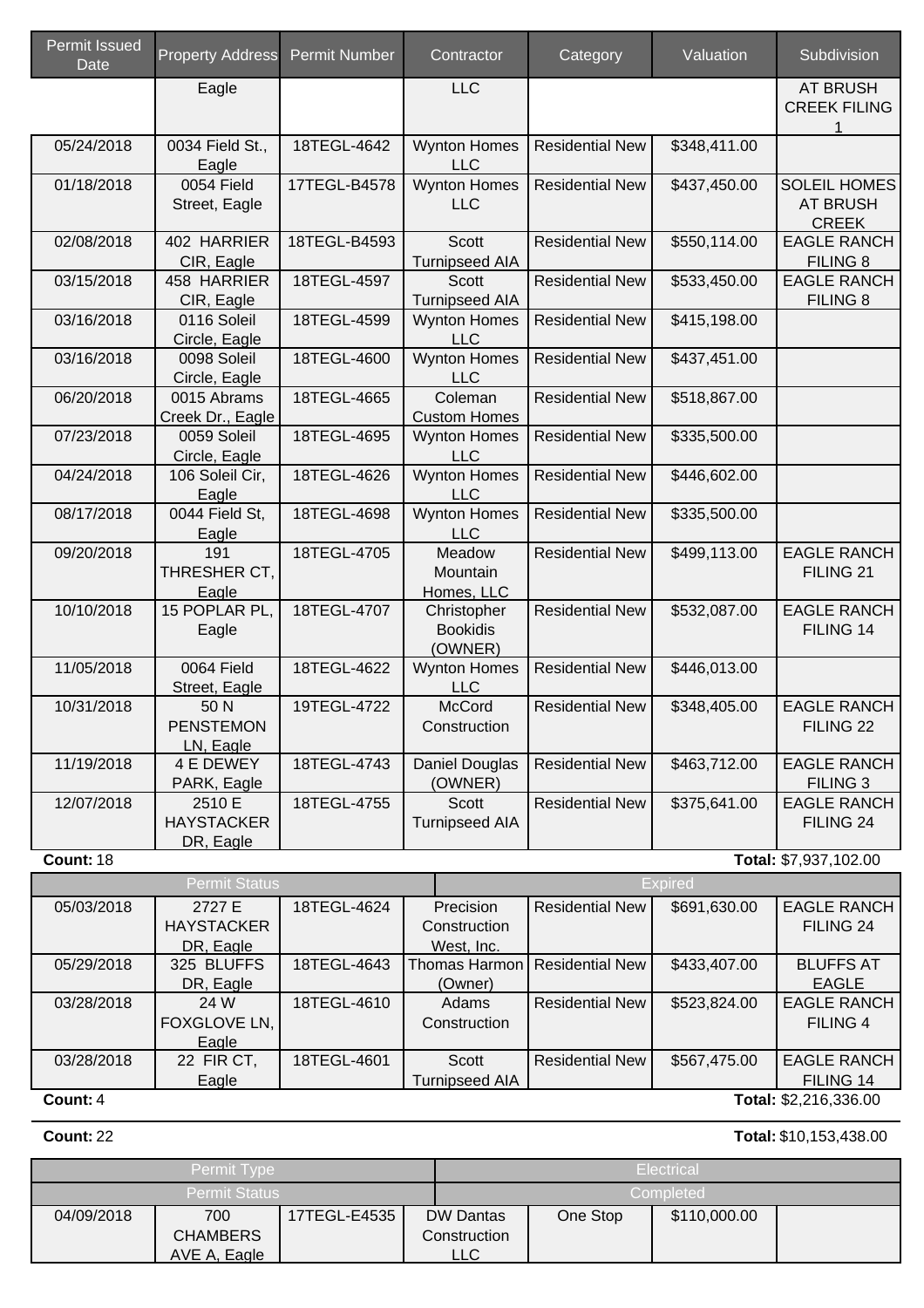| <b>Permit Issued</b><br><b>Date</b> | <b>Property Address</b>                             | <b>Permit Number</b> | Contractor                                            | Category | Valuation   | Subdivision                                          |
|-------------------------------------|-----------------------------------------------------|----------------------|-------------------------------------------------------|----------|-------------|------------------------------------------------------|
| 02/27/2018                          | 520 HARRIER<br>CIR, Eagle                           | 17TEGL-<br>E4453B    | Caribou<br>Mountain<br>Development                    | One Stop | \$25,000.00 |                                                      |
| 03/30/2018                          | 655<br><b>FOUNDERS</b><br>AVE, Eagle                | 17TEGL-E4410         | Mike Felton<br>(OWNER)                                | One Stop | \$700.00    |                                                      |
| 03/30/2018                          | 140<br>THRESHER CT,<br>Eagle                        | 17TEGL-E4553         | Green Mountain<br>Development<br><b>LLC</b>           | One Stop | \$25,000.00 |                                                      |
| 04/05/2018                          | 0064 Field<br>Street, Eagle                         | 18TEGL-E4622         |                                                       | One Stop | \$750.00    |                                                      |
| 03/19/2018                          | <b>133 LIME</b><br>PARK DR,<br>Eagle                | 17TEGL-<br>E4540B    | Robert Hampton<br>(Owner)                             | One Stop | \$24,000.00 |                                                      |
| 03/15/2018                          | 402 HARRIER<br>CIR, Eagle                           | 18TEGL-E4593         | Scott<br><b>Turnipseed AIA</b>                        | One Stop | \$45,000.00 |                                                      |
| 03/26/2018                          | 0278 Longview<br>Ave., Eagle                        | <b>TEGL-E3637</b>    |                                                       | One Stop | \$1,500.00  |                                                      |
| 03/01/2018                          | 1119<br><b>CHAMBERS</b><br>AVE, Eagle               | 17TEGL-E4544         | Scott<br>Development<br>Inc.                          | One Stop | \$60,000.00 |                                                      |
| 02/27/2018                          | 43 TANAGER<br>CIR, Eagle                            | 18TEGL-E4596         | <b>Chad Roberts</b><br>(OWNER)                        | One Stop | \$1,000.00  |                                                      |
| 02/23/2018                          | 0054 Field<br>Street, Eagle                         | 17TEGL-E4578         | <b>Wynton Homes</b><br><b>LLC</b>                     | One Stop | \$15,000.00 |                                                      |
| 02/23/2018                          | 64 Soleil Circle,<br>Eagle                          | 17TEGL-E4552         | <b>Wynton Homes</b><br><b>LLC</b>                     | One Stop | \$15,000.00 |                                                      |
| 02/23/2018                          | 88 Soleil Circle,<br>Eagle                          | 17TEGL-E4568         | <b>Wynton Homes</b><br><b>LLC</b>                     | One Stop | \$15,000.00 |                                                      |
| 01/29/2018                          | 530 Palmer<br>Loop, Eagle                           | 17TEGL-E4573         | <b>Bruce</b><br>Construction<br>Inc.                  | One Stop | \$750.00    |                                                      |
| 02/01/2018                          | 247 RING<br>NECK, Eagle                             | 18TEGL-E4592         | Paul Witt<br>(OWNER)                                  | One Stop | \$1,500.00  |                                                      |
| 03/01/2018                          | 1115A<br><b>CHAMBERS</b><br>AVE Unit A101,<br>Eagle | 18TEGL-E4585         | Scott<br>Development<br>Inc.                          | One Stop | \$5,000.00  | <b>TROTTER</b><br><b>MINOR</b><br><b>SUBDIVISION</b> |
| 02/01/2018                          | 6 Condor, Eagle                                     | 17TEGL-E4532         |                                                       | One Stop | \$2,800.00  |                                                      |
| 02/20/2018                          | 105 CAPITOL<br>ST 1, Eagle                          | 18TEGL-E4588         | Special<br>Construction<br><b>LLC</b>                 | One Stop | \$26,000.00 |                                                      |
| 01/17/2018                          | 126 N<br><b>PENSTEMON</b><br>LN, Eagle              | 17TEGL-E4561         | <b>Brent Alm</b><br>(OWNER)                           | One Stop | \$27,000.00 |                                                      |
| 01/25/2018                          | 120 E THIRD<br>ST, Eagle                            | 18TEGL-E4590         | <b>High Country</b><br><b>Builders of</b><br>Colorado | One Stop | \$1,800.00  |                                                      |
| 01/02/2018                          | <b>133 LIME</b><br>PARK DR,<br>Eagle                | 17TEGL-E4540         | Robert Hampton<br>(Owner)                             | One Stop | \$2,000.00  |                                                      |
| 01/03/2018                          | 1048 SYLVAN<br>LAKE RD, Eagle                       | 17TEGL-E4575         | <b>Kayce Newell</b><br>(OWNER)                        | One Stop | \$2,500.00  |                                                      |
| 01/12/2018                          | 82 SILVER<br>SPUR, Eagle                            | 18TEGL-E4584         | <b>Bruce</b><br>Construction<br>Inc.                  | One Stop | \$250.00    |                                                      |
| 06/04/2018                          | 377 SYLVAN<br>LAKE RD, Eagle                        | 18TEGL-E4662         |                                                       | One Stop | \$8,000.00  |                                                      |
| 04/09/2018                          | 55 EWING ST,<br>Eagle                               | 17TEGL-E4423         | <b>Tanner Shelley</b><br>(OWNER)                      | One Stop | \$1,000.00  |                                                      |
| 04/04/2018                          | 550                                                 | 18TEGL-4621          |                                                       | One Stop | \$1,200.00  | <b>EAGLE</b>                                         |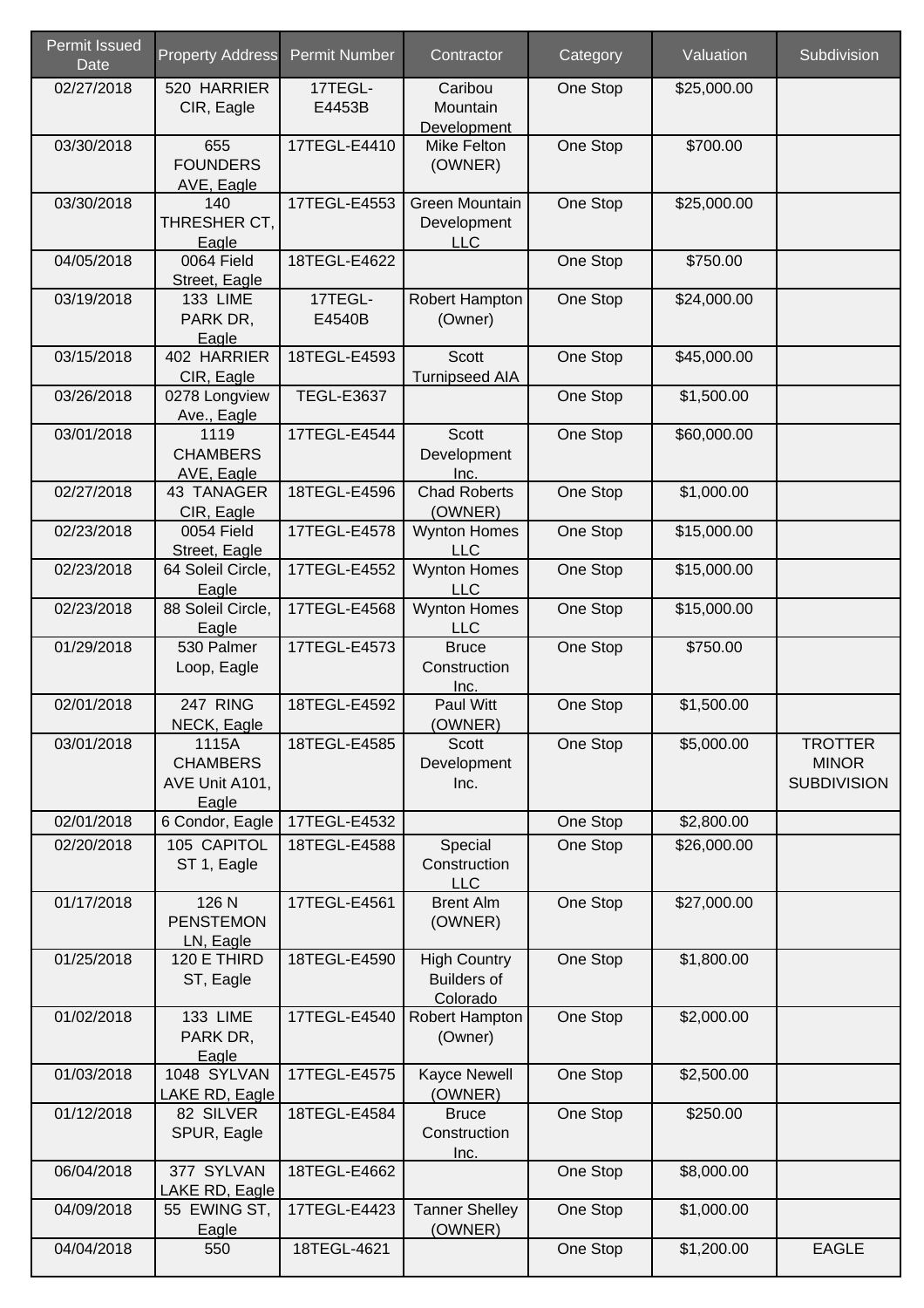| <b>Permit Issued</b><br>Date | <b>Property Address</b>                  | <b>Permit Number</b> | Contractor                                     | Category | Valuation                        | Subdivision                                         |
|------------------------------|------------------------------------------|----------------------|------------------------------------------------|----------|----------------------------------|-----------------------------------------------------|
|                              | BROADWAY,<br>Eagle                       |                      |                                                |          |                                  |                                                     |
| 07/26/2018                   | 311 VIOLET<br>LN, Eagle                  | 18TEGL-E4680         | <b>MWH</b><br>Constructors,<br>Inc.            | One Stop | \$10,000.00                      |                                                     |
| 07/26/2018                   | 726 Prince<br>Alley, Eagle               | 17TEGL-<br>E4509A    | <b>DW Dantas</b><br>Construction<br><b>LLC</b> | One Stop | \$15,000.00                      |                                                     |
| 07/26/2018                   | 728 Prince<br>Alley, Eagle               | 17TEGL-<br>E4509B    | <b>DW Dantas</b><br>Construction<br><b>LLC</b> | One Stop | \$15,000.00                      |                                                     |
| 07/26/2018                   | 730 Prince<br>Alley, Eagle               | 17TEGL-<br>E4509C    | <b>DW Dantas</b><br>Construction<br><b>LLC</b> | One Stop | \$1,500.00                       |                                                     |
| 09/28/2018                   | 56 MARKET ST<br>Suite 4 & 5,<br>Eagle    | 18TEGL-E4686         | Faulhaber<br>Construction                      | One Stop | \$24,890.00                      |                                                     |
| Count: 31                    |                                          |                      |                                                |          |                                  | Total: \$484,140.00                                 |
|                              | <b>Permit Status</b>                     |                      |                                                |          | <b>Expired</b>                   |                                                     |
| 11/19/2018                   | 0058 Sylvan<br>Lake Rd, Eagle            | 18TEGL-E4741         |                                                | One Stop | \$1,000.00                       |                                                     |
| 09/20/2018                   | 1115 Chambers<br>Ave Unit F108,<br>Eagle | 18TEGL-E4713         |                                                | One Stop | \$500.00                         |                                                     |
| 08/17/2018                   | 200 LOREN<br>LN, Eagle                   | 18TEGL-4704          |                                                | One Stop | \$600.00                         | LOWE<br><b>SUBDIVISION</b>                          |
| 08/07/2018                   | 55 GAMBEL ST<br>A, Eagle                 | 18TEGL-E4700         |                                                | One Stop | \$2,000.00                       | <b>EAGLE RANCH</b><br>LIVE-WORK<br><b>TOWNHOMES</b> |
| 07/13/2018                   | 150 BLUFFS<br>DR, Eagle                  | 17TEGL-E4557         | <b>Robert Kuss</b><br>(OWNER)                  | One Stop | \$200.00                         |                                                     |
| 10/25/2018                   | 0058 Sylvan<br>Lake Rd, Eagle            | 18TEGL-E4692         |                                                | One Stop | \$16,750.00                      |                                                     |
| 07/05/2018                   | 0058 Sylvan<br>Lake Rd, Eagle            | 18TEGL-E4691         |                                                | One Stop | \$800.00                         |                                                     |
| 12/21/2018                   | 1115 Chambers<br>Ave Unit C102,<br>Eagle | 18TEGL-E4767         |                                                | One Stop | \$500.00                         |                                                     |
| Count: 8                     |                                          |                      |                                                |          |                                  | Total: \$22,350.00                                  |
|                              | <b>Permit Status</b>                     |                      |                                                |          | In Progress                      |                                                     |
| 10/09/2018                   | 120 SILVER<br>SPUR, Eagle                | 17TEGL-E4492         | <b>Bruce</b><br>Construction<br>Inc.           | One Stop | \$36,000.00                      |                                                     |
| Count: 1                     |                                          |                      |                                                |          |                                  | Total: \$36,000.00                                  |
| Count: 40                    |                                          |                      |                                                |          |                                  | Total: \$542,490.00                                 |
|                              | Permit Type                              |                      |                                                |          | <b>Electrical Service Change</b> |                                                     |
|                              | <b>Permit Status</b>                     |                      |                                                |          | Completed                        |                                                     |
| 05/09/2018                   | 624 MCINTIRE                             | 18TEGL-E4638         |                                                | One Stop | \$2,600.00                       | <b>MAYERS</b>                                       |

## **Count:**1 **Total:** \$2,600.00

ST, Eagle

# **Count:**1 **Total:**\$2,600.00

ADDITION TO EAGLE

### Permit Type **Fence W/Electric Gate** Permit Status **Completed** Completed **Completed** 10/22/2018 885 CHAMBERS AVE, Eagle 18TEGL-4709 **One Stop \$75,000.00**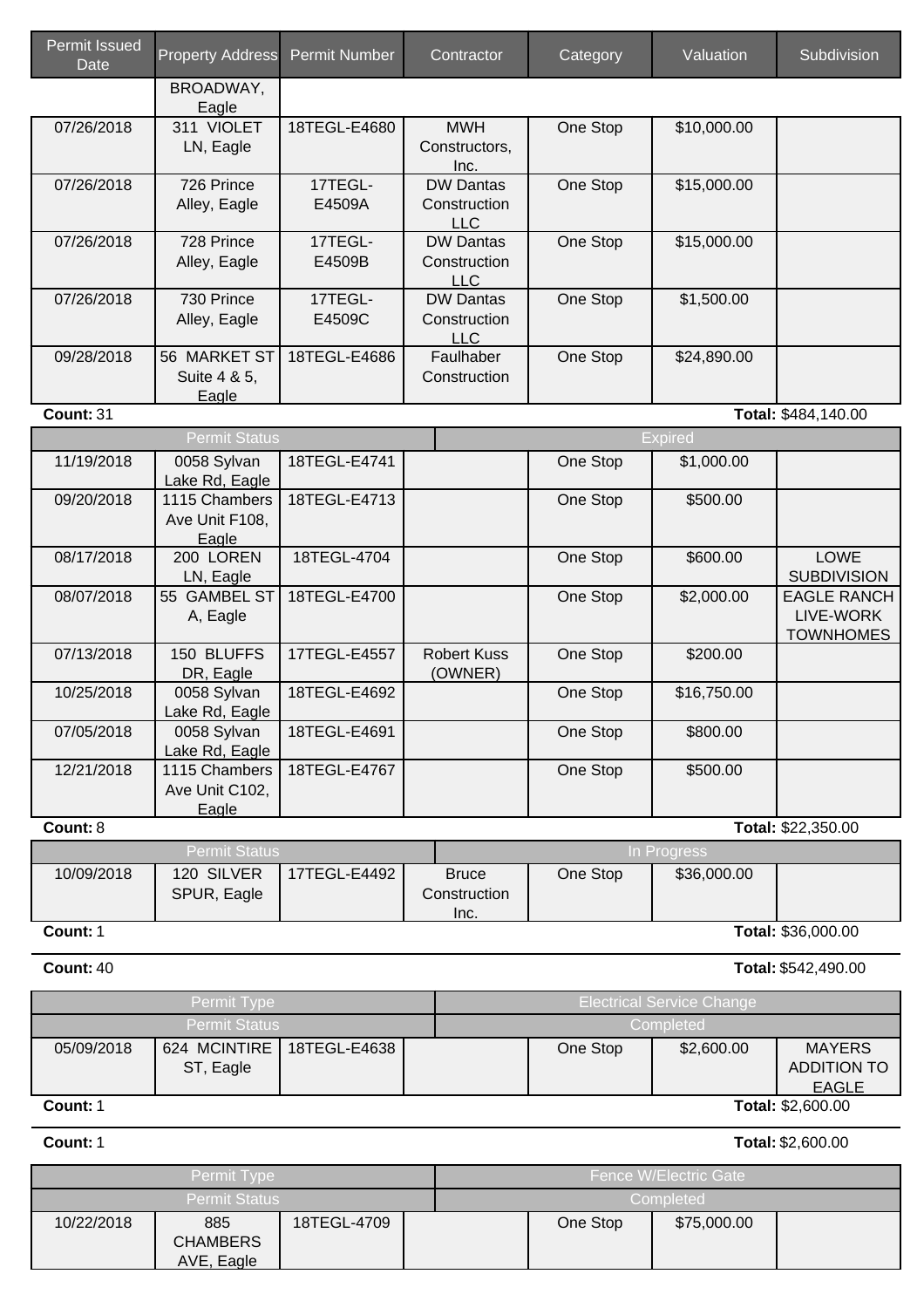| <b>Permit Issued</b><br>Date <sup>1</sup> | Property Address Permit Number | Contractor | Category | <b>Valuation</b> | Subdivision               |
|-------------------------------------------|--------------------------------|------------|----------|------------------|---------------------------|
| Count: 1                                  |                                |            |          |                  | <b>Total: \$75,000.00</b> |

**Count:**1 **Total:**\$75,000.00

|                  | Permit Type                              |                   |                                             | Fireplace |             |                                            |  |
|------------------|------------------------------------------|-------------------|---------------------------------------------|-----------|-------------|--------------------------------------------|--|
|                  | Permit Status                            |                   |                                             |           | Completed   |                                            |  |
| 10/17/2018       | 726 Prince<br>Alley, Eagle               | 17TEGL-<br>F4509A |                                             | One Stop  | \$2,200.00  |                                            |  |
| 10/17/2018       | 728 Prince<br>Alley, Eagle               | 17TEGL-<br>F4509B |                                             | One Stop  | \$2,200.00  |                                            |  |
| 10/17/2018       | 730 Prince<br>Alley, Eagle               | 17TEGL-<br>F4509C |                                             | One Stop  | \$2,200.00  |                                            |  |
| 07/10/2018       | 2682 E<br><b>HAYSTACKER</b><br>DR, Eagle | 17TEGL-<br>F4533B |                                             | One Stop  | \$3,800.00  | <b>EAGLE RANCH</b><br>FILING 24            |  |
| 07/10/2018       | 0054 Field<br>Street, Eagle              | 17TEGL-F4578      |                                             | One Stop  | \$2,800.00  |                                            |  |
| 07/10/2018       | 0064 Field<br>Street, Eagle              | 18TEGL-F4622      |                                             | One Stop  | \$2,800.00  |                                            |  |
| 06/19/2018       | 316 WALL ST<br>Unit 8, Eagle             | 18TEGL-F4670      | 316 Wall St.<br>Townhomes,<br>Inc.          | One Stop  | \$2,300.00  |                                            |  |
| 06/14/2018       | 64 Soleil Circle,<br>Eagle               | 17TEGL-F4552      |                                             | One Stop  | \$3,100.00  |                                            |  |
| 05/22/2018       | 402 HARRIER<br>CIR, Eagle                | 18TEGL-F4593      |                                             | One Stop  | \$13,700.00 | <b>EAGLE RANCH</b><br>FILING 8             |  |
| 05/22/2018       | 126 N<br><b>PENSTEMON</b><br>LN, Eagle   | 18TEGL-F4561      |                                             | One Stop  | \$4,900.00  | <b>EAGLE RANCH</b><br>FILING <sub>22</sub> |  |
| 05/03/2018       | 134 Soleil<br>Circle, Eagle              | 17TEGL-<br>F4539A | <b>Wynton Homes</b><br><b>LLC</b>           | One Stop  | \$2,400.00  |                                            |  |
| 05/03/2018       | 142 Soleil<br>Circle, Eagle              | 17TEGL-<br>F4539B | <b>Wynton Homes</b><br><b>LLC</b>           | One Stop  | \$2,400.00  |                                            |  |
| 05/03/2018       | 29 THRESHER<br>CT, Eagle                 | 17TEGL-F4513      |                                             | One Stop  | \$4,400.00  | <b>EAGLE RANCH</b><br>FILING 21            |  |
| 05/03/2018       | 140<br>THRESHER CT,<br>Eagle             | 17TEGL-F4553      |                                             | One Stop  | \$3,400.00  | <b>EAGLE RANCH</b><br>FILING <sub>21</sub> |  |
| 04/02/2018       | 67 THRESHER<br>CT, Eagle                 | 17TEGL-F4541      | Cody O'Kelly                                | One Stop  | \$5,900.00  |                                            |  |
| 05/03/2018       | 88 Soleil Circle,<br>Eagle               | 17TEGL-F4568      |                                             | One Stop  | \$2,400.00  |                                            |  |
| 01/26/2018       | 122 Soleil<br>Circle, Eagle              | 17TEGL-<br>F4498A | <b>Wynton Homes</b><br><b>LLC</b>           | One Stop  | \$3,100.00  |                                            |  |
| 01/26/2018       | 128 Soleil<br>Circle, Eagle              | 17TEGL-<br>F4498B | <b>Wynton Homes</b><br><b>LLC</b>           | One Stop  | \$2,300.00  |                                            |  |
| 02/08/2018       | 2181 EAGLE<br>RANCH RD,<br>Eagle         | 17TEGL-F4542      | McCord<br>Construction                      | One Stop  | \$4,600.00  |                                            |  |
| 01/26/2018       | 56 SOLEIL CIR,<br>Eagle                  | 17TEGL-F4472      | <b>Wynton Homes</b><br><b>LLC</b>           | One Stop  | \$2,800.00  |                                            |  |
| 03/01/2018       | 2682 E<br><b>HAYSTACKER</b><br>DR, Eagle | 17TEGL-F4533      | <b>Holy Cross</b><br><b>Custom Builders</b> | One Stop  | \$14,100.00 |                                            |  |
| 03/01/2018       | <b>133 LIME</b><br>PARK DR,<br>Eagle     | 17TEGL-F4540      | Robert Hampton<br>(Owner)                   | One Stop  | \$5,500.00  |                                            |  |
| <b>Count: 22</b> |                                          |                   |                                             |           |             | Total: \$93,300.00                         |  |

**Count:**22 **Total:**\$93,300.00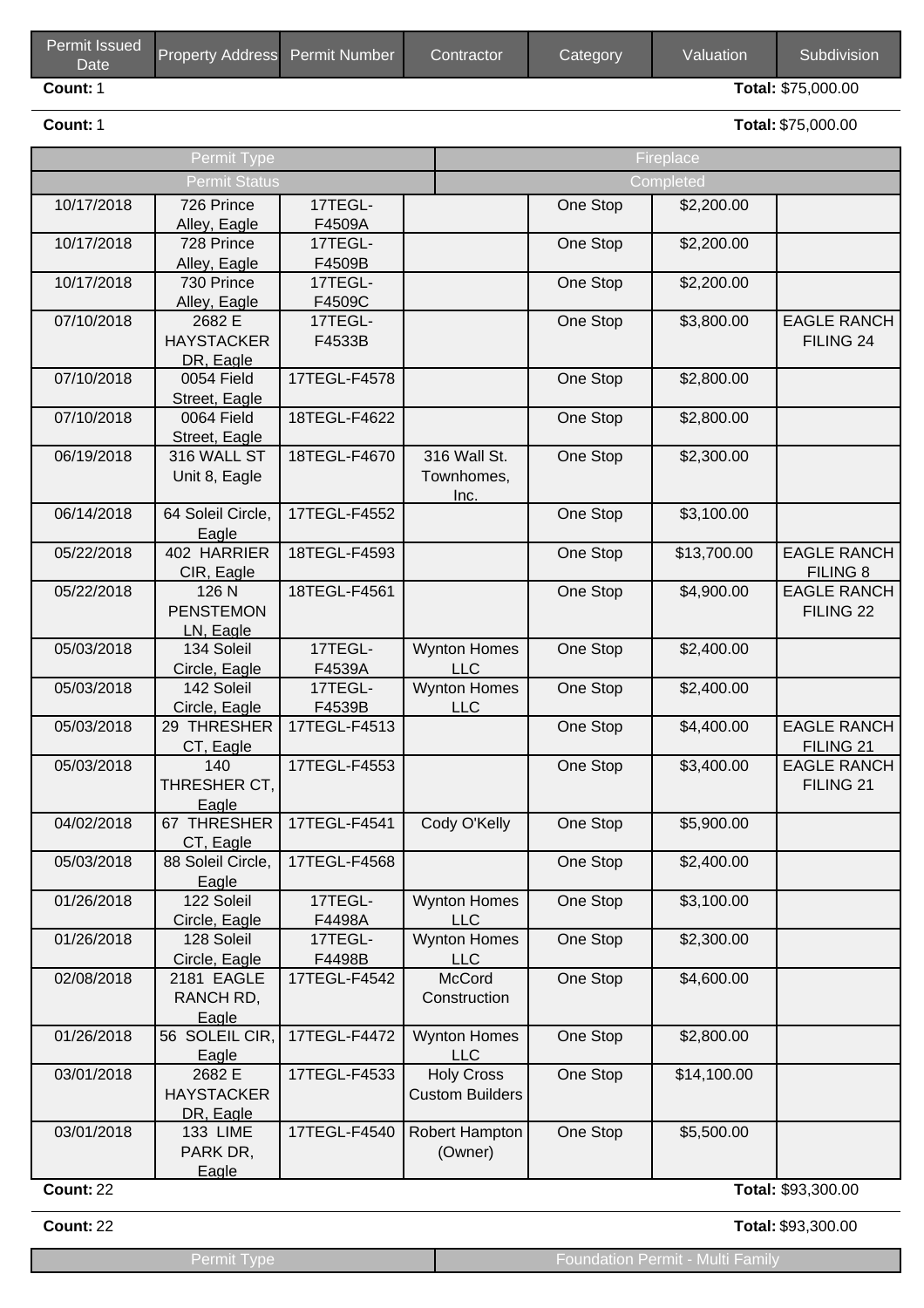| Permit Issued<br><b>Date</b> | <b>Property Address</b> | <b>Permit Number</b> | Contractor   | Category   | Valuation    | Subdivision         |
|------------------------------|-------------------------|----------------------|--------------|------------|--------------|---------------------|
|                              | <b>Permit Status</b>    |                      |              |            | Completed    |                     |
| 06/05/2018                   | 0002, 0004,             | 18TEGL-4661          | Valley       | Commercial | \$113,608.00 |                     |
|                              | 0006, 0008              |                      | Contracting, | Alteration |              |                     |
|                              | Shedhorn Ct.,           |                      | <b>LLC</b>   |            |              |                     |
|                              | Eagle                   |                      |              |            |              |                     |
| 06/05/2018                   | 0022, 0024,             | 18TEGL-4656          | Valley       | Commercial | \$85,206.00  |                     |
|                              | 0026 Shedhorn           |                      | Contracting, | Alteration |              |                     |
|                              | Ct., Eagle              |                      | LLC.         |            |              |                     |
| 06/25/2018                   | 0042, 0044,             | 18TEGL-4671          | Valley       | Commercial | \$284,123.00 |                     |
|                              | 0046 Eagle              |                      | Contracting, | Alteration |              |                     |
|                              | Landing Way,            |                      | LLC.         |            |              |                     |
|                              | Eagle                   |                      |              |            |              |                     |
| 06/25/2018                   | 0062, 0064,             | 18TEGL-4675          | Valley       | Commercial | \$284,123.00 |                     |
|                              | 0066 Eagle              |                      | Contracting, | Alteration |              |                     |
|                              | Landing Way,            |                      | <b>LLC</b>   |            |              |                     |
|                              | Eagle                   |                      |              |            |              |                     |
| Count: 4                     |                         |                      |              |            |              | Total: \$767,060.00 |

| <b>Count: 4</b> | Total: \$767,060.00 |
|-----------------|---------------------|
|-----------------|---------------------|

|                      | Permit Type                            |              | <b>Furnace Replacement</b> |                |                                       |  |
|----------------------|----------------------------------------|--------------|----------------------------|----------------|---------------------------------------|--|
| <b>Permit Status</b> |                                        |              | Completed                  |                |                                       |  |
| 11/02/2018           | 88 SAWMILL<br>CIR, Eagle               | 18TEGL-M4740 | One Stop                   | \$2,955.00     | <b>EAGLE RANCH</b><br><b>FILING 1</b> |  |
| 11/13/2018           | <b>SNOW OWL</b><br>26<br>CT, Eagle     | 18TEGL-M4748 | One Stop                   | \$4,524.00     | <b>TERRACE FIL I</b>                  |  |
| 02/13/2018           | 80 BEECHER<br>ST, Eagle                | 18TEGL-M4594 | One Stop                   | \$2,989.00     | <b>EAGLE RANCH</b><br><b>FILING 2</b> |  |
| 02/21/2018           | 212<br><b>CHAMBERS</b><br>AVE 1, Eagle | 18TEGL-M4595 | One Stop                   | \$10,187.00    | <b>BEASLEY</b><br><b>CENTER</b>       |  |
| Count: 4             |                                        |              |                            |                | Total: \$20,655.00                    |  |
|                      | <b>Permit Status</b>                   |              |                            | <b>Expired</b> |                                       |  |
| 11/14/2018           | 405 NOGAL<br>RD, Eagle                 | 18TEGL-M4753 | One Stop                   | \$43,450.00    | <b>NORTH BANK</b>                     |  |
| Count: 1             |                                        |              |                            |                | Total: \$43,450.00                    |  |

**Count:**5 **Total:**\$64,105.00

|                                | Permit Type                       |                    |                                     |          | <b>Grading Permit</b> |                                                         |  |  |
|--------------------------------|-----------------------------------|--------------------|-------------------------------------|----------|-----------------------|---------------------------------------------------------|--|--|
|                                | Permit Status                     |                    |                                     |          | <b>Expired</b>        |                                                         |  |  |
| 09/21/2018                     | 0056 Market St,<br>Eagle          | 18TEGL-<br>ZON4711 | Icon Inc.                           | One Stop | \$14,000.00           |                                                         |  |  |
| 07/31/2018                     | <b>VIOLET</b><br>311<br>LN, Eagle | 18TEGL-<br>ZON4680 | <b>MWH</b><br>Constructors,<br>Inc. | One Stop | \$10,000.00           |                                                         |  |  |
| 08/20/2018                     | WREN CT,<br>78<br>Eagle           | 18TEGL-<br>ZON4706 |                                     | One Stop | \$3,000.00            | <b>BRUSH CREEK</b><br><b>MEADOWS</b><br><b>FILING 2</b> |  |  |
| 01/08/2018                     | 58 SYLVAN<br>LAKE RD, Eagle       | 18TEGL-<br>ZON4583 | <b>Site Resources</b><br>Management | One Stop | \$15,000.00           | <b>WEST EAGLE</b><br><b>ADDITION</b><br><b>FILING 2</b> |  |  |
| Total: \$42,000.00<br>Count: 4 |                                   |                    |                                     |          |                       |                                                         |  |  |

**Count:**4 **Total:**\$42,000.00

|                      | <b>Permit Type</b>                  |             |                                      | ' Manufactured Home - Permanent Foundation . |              |  |
|----------------------|-------------------------------------|-------------|--------------------------------------|----------------------------------------------|--------------|--|
| <b>Permit Status</b> |                                     |             |                                      | Expired                                      |              |  |
| 06/25/2018           | 0062 Eagle<br>Landing Way,<br>Eagle | 18TEGL-4676 | Valley<br>Contracting,<br><b>LLC</b> | <b>Residential New</b>                       | \$177,485.00 |  |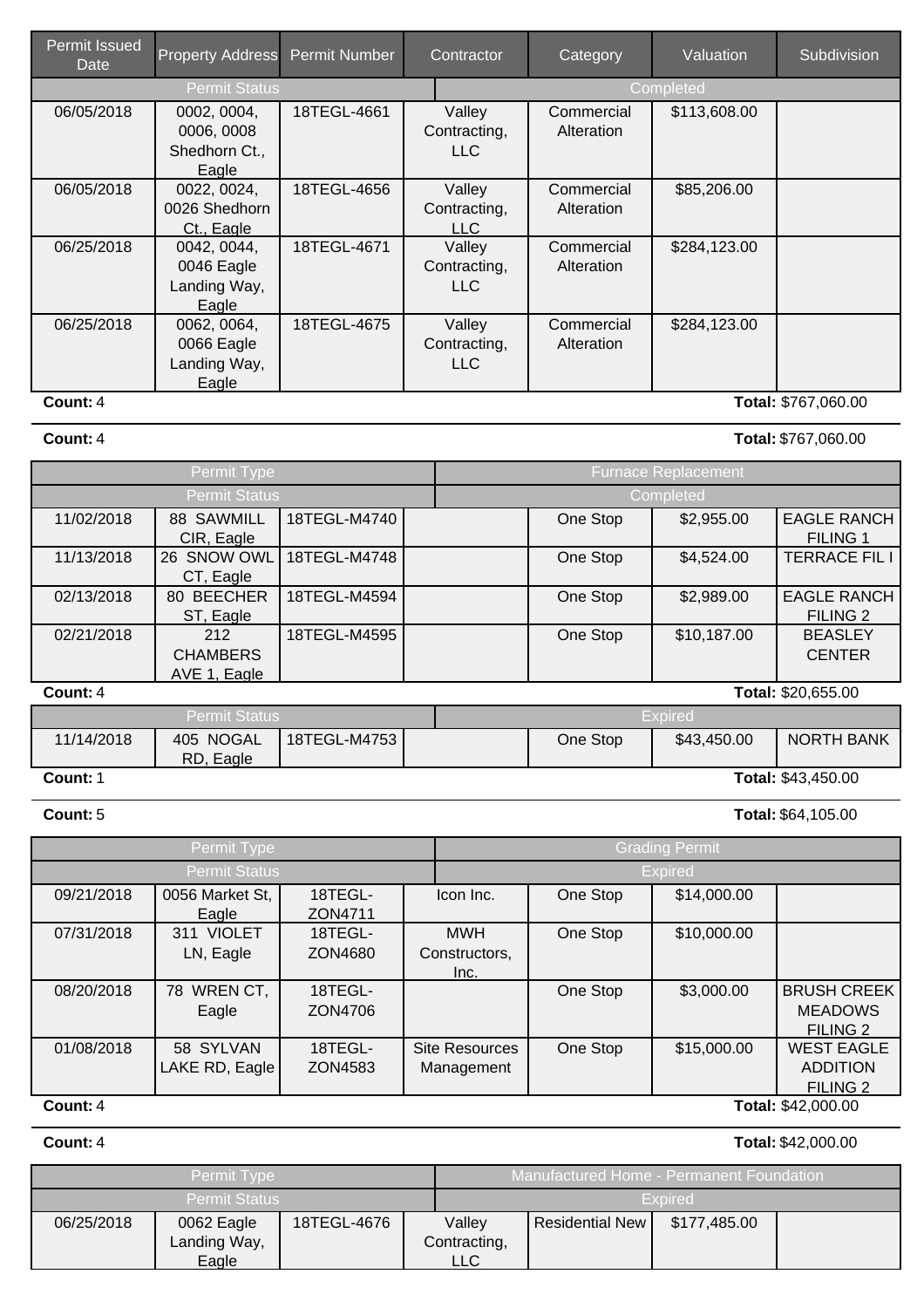| <b>Permit Issued</b><br>Date | <b>Property Address</b>             | <b>Permit Number</b> | Contractor                           | Category               | Valuation    | Subdivision                      |
|------------------------------|-------------------------------------|----------------------|--------------------------------------|------------------------|--------------|----------------------------------|
| 06/25/2018                   | 0064 Eagle<br>Landing Way,<br>Eagle | 18TEGL-4677          | Valley<br>Contracting,<br><b>LLC</b> | <b>Residential New</b> | \$177,485.00 |                                  |
| 06/25/2018                   | 0066 Eagle<br>Landing Way,<br>Eagle | 18TEGL-4678          | Valley<br>Contracting,<br><b>LLC</b> | <b>Residential New</b> | \$177,485.00 |                                  |
| 06/25/2018                   | 0042 Eagle<br>Landing Way,<br>Eagle | 18TEGL-4672          | Valley<br>Contracting,<br><b>LLC</b> | <b>Residential New</b> | \$177,485.00 |                                  |
| 06/25/2018                   | 0044 Eagle<br>Landing Way,<br>Eagle | 18TEGL-4673          | Valley<br>Contracting,<br><b>LLC</b> | <b>Residential New</b> | \$177,485.00 |                                  |
| 06/25/2018                   | 0046 Eagle<br>Landing Way,<br>Eagle | 18TEGL-4674          | Valley<br>Contracting,<br><b>LLC</b> | <b>Residential New</b> | \$177,485.00 |                                  |
| 07/09/2018                   | 26 SUNSET CT,<br>Eagle              | 18TEGL-4684          |                                      | <b>Residential New</b> | \$189,515.00 | <b>BLUFFS AT</b><br><b>EAGLE</b> |
| 06/11/2018                   | 0002 Shedhorn<br>Ct, Eagle          | 18TEGL-4660          | Valley<br>Contracting,<br><b>LLC</b> | <b>Residential New</b> | \$177,485.00 |                                  |
| 06/11/2018                   | 0004 Shedhorn<br>Ct, Eagle          | 18TEGL-4657          | Valley<br>Contracting,<br><b>LLC</b> | <b>Residential New</b> | \$177,485.00 |                                  |
| 06/11/2018                   | 0006 Shedhorn,<br>Eagle             | 18TEGL-4658          | Valley<br>Contracting,<br><b>LLC</b> | <b>Residential New</b> | \$177,485.00 |                                  |
| 06/11/2018                   | 0008 Shedhorn<br>Ct, Eagle          | 18TEGL-4659          | Valley<br>Contracting,<br><b>LLC</b> | <b>Residential New</b> | \$177,485.00 |                                  |
| 06/11/2018                   | 0022 Shedhorn<br>Ct, Eagle          | 18TEGL-4653          | Valley<br>Contracting,<br><b>LLC</b> | <b>Residential New</b> | \$177,485.00 |                                  |
| 06/11/2018                   | 0024 Shedhorn<br>Ct, Eagle          | 18TEGL-4654          | Valley<br>Contracting,<br><b>LLC</b> | <b>Residential New</b> | \$177,485.00 |                                  |
| 06/11/2018                   | 0026 Shedhorn<br>Ct, Eagle          | 18TEGL-4655          | Valley<br>Contracting,<br>LLC        | <b>Residential New</b> | \$177,485.00 |                                  |
| <b>Count: 14</b>             |                                     |                      |                                      |                        |              | Total: \$2,496,820.00            |

**Count:**14 **Total:**\$2,496,820.00

|            | Permit Type                            |                   |                                                | Mechanical |              |  |
|------------|----------------------------------------|-------------------|------------------------------------------------|------------|--------------|--|
|            | <b>Permit Status</b>                   |                   |                                                | Completed  |              |  |
| 04/04/2018 | 64 Soleil Circle,<br>Eagle             | 17TEGL-M4552      | <b>Wynton Homes</b><br>LLC                     | One Stop   | \$10,000.00  |  |
| 04/09/2018 | 55 EWING ST,<br>Eagle                  | 17TEGL-M4423      | <b>Tanner Shelley</b><br>(OWNER)               | One Stop   | \$600.00     |  |
| 06/25/2018 | 700<br><b>CHAMBERS</b><br>AVE A, Eagle | 17TEGL-M4535      | <b>DW Dantas</b><br>Construction<br><b>LLC</b> | One Stop   | \$145,000.00 |  |
| 06/21/2018 | 0319 Church<br>Street A&B,<br>Eagle    | <b>TEGL-M3475</b> | Joe Kuntz                                      | One Stop   | \$15,000.00  |  |
| 10/02/2018 | 726 Prince<br>Alley, Eagle             | 17TEGL-<br>M4509A | <b>DW Dantas</b><br>Construction<br>LLC        | One Stop   | \$15,000.00  |  |
| 10/02/2018 | 728 Prince<br>Alley, Eagle             | 17TEGL-<br>M4509B | <b>DW Dantas</b><br>Construction<br>LLC        | One Stop   | \$15,000.00  |  |
| 10/02/2018 | 730 Prince<br>Alley, Eagle             | 17TEGL-<br>M4509C | <b>DW Dantas</b><br>Construction               | One Stop   | \$15,000.00  |  |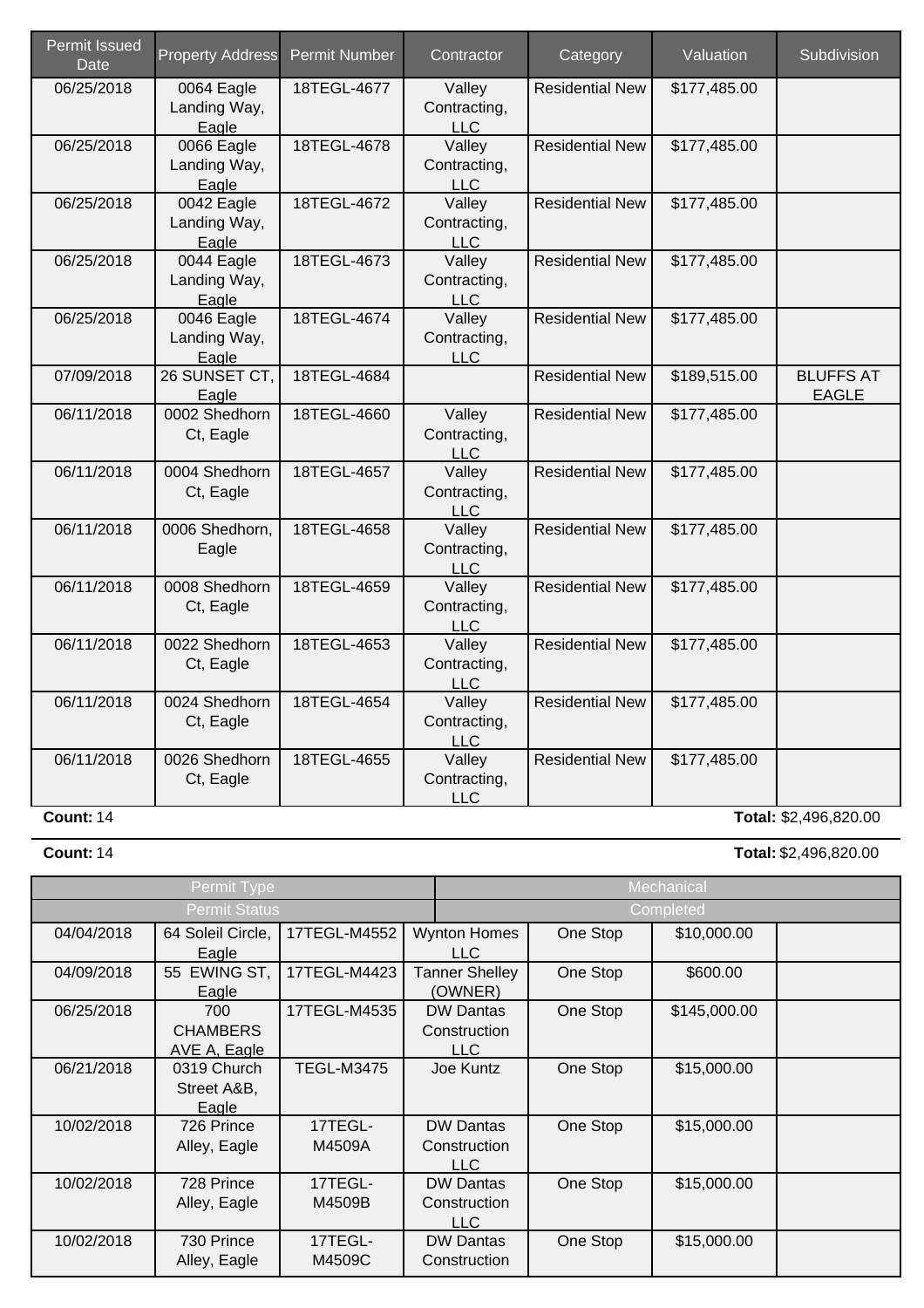| <b>Permit Issued</b><br>Date | <b>Property Address</b>                | <b>Permit Number</b> | Contractor                                         | Category | Valuation   | Subdivision                                         |
|------------------------------|----------------------------------------|----------------------|----------------------------------------------------|----------|-------------|-----------------------------------------------------|
|                              |                                        |                      | <b>LLC</b>                                         |          |             |                                                     |
| 08/14/2018                   | 105 CAPITOL<br>ST 1, Eagle             | 18TEGL-<br>M4588B    | Special<br>Construction<br><b>LLC</b>              | One Stop | \$6,795.80  |                                                     |
| 09/20/2018                   | 916 HERNAGE<br>CREEK RD,<br>Eagle      | 18TEGL-M4712         |                                                    | One Stop | \$1,300.00  | <b>EAGLE RANCH</b><br><b>FILING 8</b>               |
| 11/02/2018                   | 70 LEFT LADY<br>BELLE PL,<br>Eagle     | 18TEGL-M4739         |                                                    | One Stop | \$31,862.00 | <b>EAGLE RANCH</b><br>FILING <sub>8</sub>           |
| 01/11/2018                   | 6 Condor, Eagle                        | 17TEGL-M4532         |                                                    | One Stop | \$1,132.00  |                                                     |
| 01/26/2018                   | 641 MCINTIRE<br>ST, Eagle              | 18TEGL-F4589         |                                                    | One Stop | \$3,700.00  | <b>MAYERS</b><br><b>ADDITION TO</b><br><b>EAGLE</b> |
| 01/16/2018                   | 543 MCINTIRE<br>ST, Eagle              | 17TEGL-M4448         | Valley Builders,<br><b>LLC</b>                     | One Stop | \$1,200.00  |                                                     |
| 01/19/2018                   | 1115A<br><b>CHAMBERS</b><br>AVE, Eagle | 17TEGL-M4585         | Scott<br>Development<br>Inc.                       | One Stop | \$10,980.00 |                                                     |
| 01/22/2018                   | 56 SOLEIL CIR,<br>Eagle                | 17TEGL-M4472         | <b>Wynton Homes</b><br><b>LLC</b>                  | One Stop | \$9,500.00  |                                                     |
| 01/22/2018                   | 74 Soleil Circle,<br>Eagle             | 17TEGL-M4522         | <b>Wynton Homes</b><br><b>LLC</b>                  | One Stop | \$9,500.00  |                                                     |
| 01/12/2018                   | 82 SILVER<br>SPUR, Eagle               | 17TEGL-M4584         | <b>Bruce</b><br>Construction<br>Inc.               | One Stop | \$200.00    |                                                     |
| 01/10/2018                   | 140<br>THRESHER CT,<br>Eagle           | 17TEGL-M4553         | <b>Green Mountain</b><br>Development<br><b>LLC</b> | One Stop | \$25,000.00 |                                                     |
| 01/11/2018                   | 1119<br><b>CHAMBERS</b><br>AVE, Eagle  | 17TEGL-M4544         | <b>Scott</b><br>Development<br>Inc.                | One Stop | \$70,000.00 |                                                     |
| 02/20/2018                   | 520 HARRIER<br>CIR, Eagle              | 17TEGL-M4453         | Caribou<br>Mountain<br>Development                 | One Stop | \$13,000.00 |                                                     |
| 01/29/2018                   | 530 Palmer<br>Loop, Eagle              | 17TEGL-M4573         | <b>Bruce</b><br>Construction<br>Inc.               | One Stop | \$680.00    |                                                     |
| 03/02/2018                   | 2181 EAGLE<br>RANCH RD,<br>Eagle       | 17TEGL-<br>M4542B    | <b>McCord</b><br>Construction                      | One Stop | \$3,000.00  |                                                     |
| 02/27/2018                   | 43 TANAGER<br>CIR, Eagle               | 18TEGL-M4596         | <b>Chad Roberts</b><br>(OWNER)                     | One Stop | \$300.00    |                                                     |
| 03/02/2018                   | 105 CAPITOL<br>ST 1, Eagle             | 18TEGL-M4588         | Special<br>Construction<br><b>LLC</b>              | One Stop | \$23,500.00 |                                                     |
| 04/25/2018                   | 126 N<br><b>PENSTEMON</b><br>LN, Eagle | 17TEGL-M4561         | <b>Brent Alm</b><br>(OWNER)                        | One Stop | \$31,000.00 |                                                     |
| 03/23/2018                   | 134 Soleil<br>Circle, Eagle            | 17TEGL-<br>M4539A    | <b>Wynton Homes</b><br><b>LLC</b>                  | One Stop | \$7,500.00  |                                                     |
| 03/23/2018                   | 142 Soleil<br>Circle, Eagle            | 17TEGL-<br>M4539B    | <b>Wynton Homes</b><br><b>LLC</b>                  | One Stop | \$7,500.00  |                                                     |
| 03/13/2018                   | 67 THRESHER<br>CT, Eagle               | 17TEGL-M4541         | Cody O'Kelly                                       | One Stop | \$2,600.00  |                                                     |
| 03/08/2018                   | 88 Soleil Circle,<br>Eagle             | 17TEGL-M4568         | <b>Wynton Homes</b><br><b>LLC</b>                  | One Stop | \$9,860.00  |                                                     |
| 03/12/2018                   | <b>133 LIME</b><br>PARK DR,<br>Eagle   | 17TEGL-M4540         | Robert Hampton<br>(Owner)                          | One Stop | \$28,000.00 |                                                     |
| 04/30/2018                   | 29 THRESHER                            | 17TEGL-M4513         |                                                    | One Stop | \$21,395.00 |                                                     |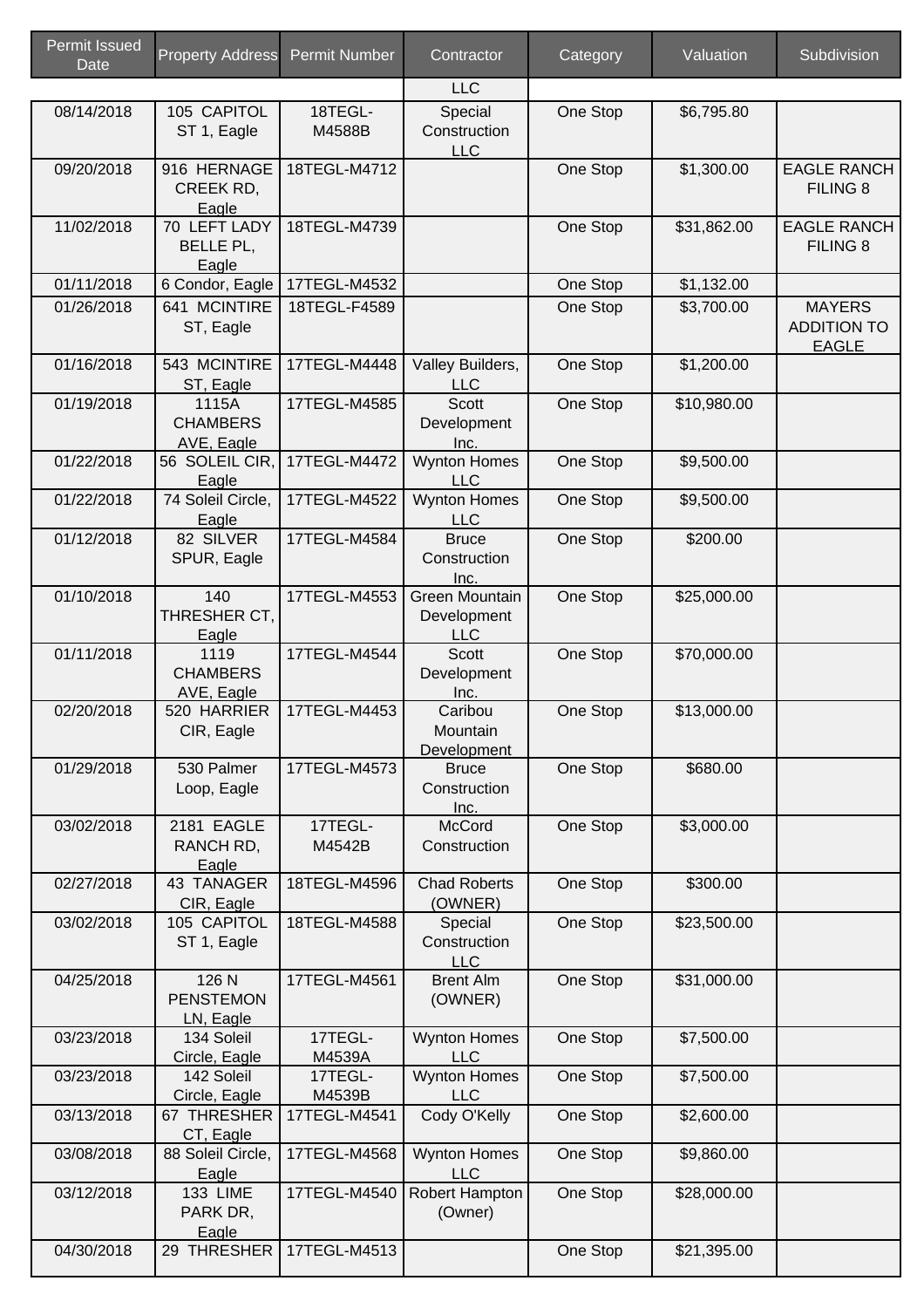| <b>Permit Issued</b><br>Date | <b>Property Address</b> | Permit Number | Contractor            | Category | Valuation   | Subdivision         |
|------------------------------|-------------------------|---------------|-----------------------|----------|-------------|---------------------|
|                              | CT, Eagle               |               |                       |          |             |                     |
| 03/30/2018                   | <b>HARRIER</b><br>402   | 18TEGL-M4593  | Scott                 | One Stop | \$32,000.00 |                     |
|                              | CIR, Eagle              |               | <b>Turnipseed AIA</b> |          |             |                     |
| 04/30/2018                   | 0054 Field              | 17TEGL-M4578  | <b>Wynton Homes</b>   | One Stop | \$9,480.00  |                     |
|                              | Street, Eagle           |               | <b>LLC</b>            |          |             |                     |
| 05/10/2018                   | 402 HARRIER             | 18TEGL-       | Scott                 | One Stop | \$3,000.00  |                     |
|                              | CIR, Eagle              | M4593B        | <b>Turnipseed AIA</b> |          |             |                     |
| 12/17/2018                   | 655                     | 17TEGL-M4410  | Mike Felton           | One Stop | \$900.00    |                     |
|                              | <b>FOUNDERS</b>         |               | (OWNER)               |          |             |                     |
|                              | AVE, Eagle              |               |                       |          |             |                     |
| <b>Count: 35</b>             |                         |               |                       |          |             | Total: \$580,484.80 |

## **Count:**35 **Total:**\$580,484.80

|            | Permit Type     |               |                 | Misc. Other |            |                   |  |
|------------|-----------------|---------------|-----------------|-------------|------------|-------------------|--|
|            | Permit Status   |               |                 | Completed   |            |                   |  |
| 03/27/2018 | 069 JUNIPER,    | 17TEGL-       | Stephen &       | One Stop    |            |                   |  |
|            | Eagle           | <b>MB0004</b> | Marta Vastagh   |             |            |                   |  |
| 03/27/2018 | 399 Neilson     | 17TEGL-       | George          | One Stop    |            | <b>EBY CREEK</b>  |  |
|            | Gulch, Eagle    | MB0003        | <b>Sisneros</b> |             |            | <b>MESA</b>       |  |
|            |                 |               | (Owner)         |             |            |                   |  |
| 01/02/2018 | 0467 Kaibab     | 17TEGL-       |                 | One Stop    | \$2,100.00 | Kaibab            |  |
|            | Rd., Eagle      | <b>MB0004</b> |                 |             |            |                   |  |
| 01/31/2018 | 1116A Grey      | 17TEGL-       |                 | One Stop    |            |                   |  |
|            | Rock Dr., Eagle | <b>MB0005</b> |                 |             |            |                   |  |
| 01/31/2018 | 1116B Grey      | 17TEGL-       |                 | One Stop    |            |                   |  |
|            | Rock Dr., Eagle | <b>MB0006</b> |                 |             |            |                   |  |
| 01/31/2018 | 1116C Grey      | 17TEGL-       |                 | One Stop    |            |                   |  |
|            | Rock Dr, Eagle  | <b>MB0007</b> |                 |             |            |                   |  |
| 01/31/2018 | 24 Metheny      | 16TEGL-       |                 | One Stop    |            |                   |  |
|            | Way, Eagle      | <b>MB0008</b> |                 |             |            |                   |  |
| 07/25/2018 | 289 Green       | 17TEGL-       |                 | One Stop    |            |                   |  |
|            | Mountain Dr,    | <b>MB0008</b> |                 |             |            |                   |  |
|            | Eagle           |               |                 |             |            |                   |  |
| Count: 8   |                 |               |                 |             |            | Total: \$2,100.00 |  |

**Count:**8 **Total:**\$2,100.00

|            | Permit Type          |               |                  |                        | Multi-Family Unit |                     |  |
|------------|----------------------|---------------|------------------|------------------------|-------------------|---------------------|--|
|            | <b>Permit Status</b> |               |                  | Completed              |                   |                     |  |
| 03/26/2018 | 316 Wall St.         | 18TEGL-4605   | 316 Wall St.     | <b>Residential New</b> | \$536,961.00      |                     |  |
|            | Units #1, #2, #3,    |               | Townhomes.       |                        |                   |                     |  |
|            | #4, Eagle            |               | Inc.             |                        |                   |                     |  |
| 05/21/2018 | 726 Prince           | 17TEGL-       | <b>DW Dantas</b> | <b>Residential New</b> |                   |                     |  |
|            | Alley, Eagle         | <b>B4509A</b> | Construction     |                        |                   |                     |  |
|            |                      |               | LLC              |                        |                   |                     |  |
| 05/22/2018 | 728 Prince           | 17TEGL-       | <b>DW Dantas</b> | <b>Residential New</b> |                   |                     |  |
|            | Alley, Eagle         | <b>B4509B</b> | Construction     |                        |                   |                     |  |
|            |                      |               | LLC              |                        |                   |                     |  |
| 05/22/2018 | 730 Prince           | 17TEGL-       | <b>DW Dantas</b> | <b>Residential New</b> |                   |                     |  |
|            | Alley, Eagle         | <b>B4509C</b> | Construction     |                        |                   |                     |  |
|            |                      |               | LLC              |                        |                   |                     |  |
| Count: 4   |                      |               |                  |                        |                   | Total: \$536,961.00 |  |

# **Count:**4 **Total:**\$536,961.00

|            | <b>Permit Type</b>                            |             |                             |                                                                                    | New Commercial |  |  |
|------------|-----------------------------------------------|-------------|-----------------------------|------------------------------------------------------------------------------------|----------------|--|--|
|            | <b>Permit Status</b>                          |             |                             | Completed                                                                          |                |  |  |
| 06/25/2018 | <b>200</b><br><b>FAIRGROUNDS</b><br>RD, Eagle | 18TEGL-4636 | JEV<br>Construction<br>Inc. | <b>EBY CREEK</b><br>\$425,000.00<br>Commercial<br><b>SUBDIVISION</b><br><b>New</b> |                |  |  |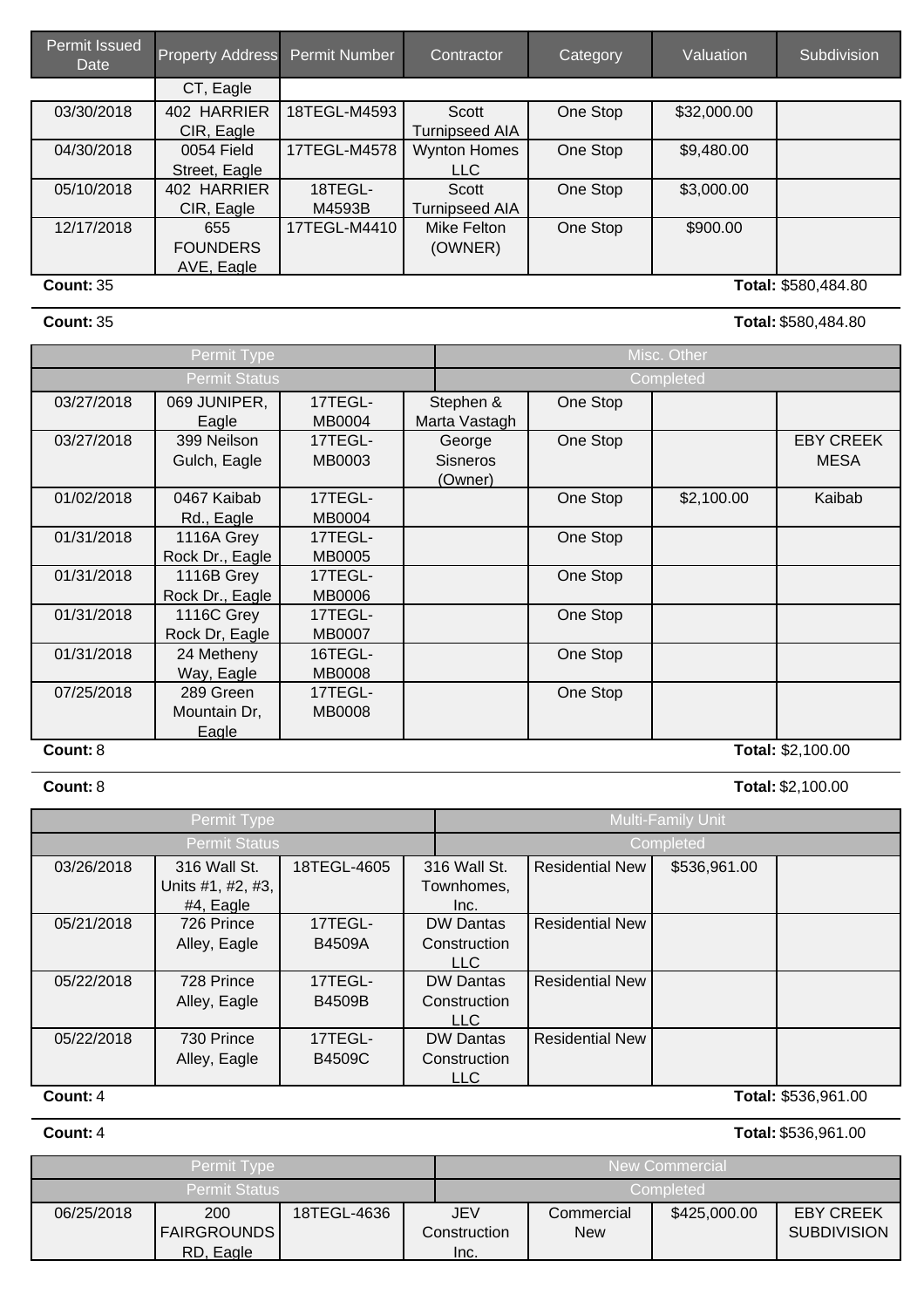| Permit issued<br>Date | <b>Property Address</b>           | <b>Permit Number</b> | Contractor                     | Category                 | Valuation               | Subdivision                        |
|-----------------------|-----------------------------------|----------------------|--------------------------------|--------------------------|-------------------------|------------------------------------|
| 01/09/2018            | 1119                              | 17TEGL-B4544         | Scott                          | Commercial               | \$2,558,009.00          |                                    |
|                       | <b>CHAMBERS</b>                   |                      | Development                    | <b>New</b>               |                         |                                    |
|                       | AVE, Eagle                        |                      | Inc.                           |                          |                         |                                    |
| 10/22/2018            | 120 MARMOT                        | 18TEGL-<br>FO4715    | Martinez<br>Western            | Commercial<br><b>New</b> | \$1,241,034.00          |                                    |
|                       | LN, Eagle                         |                      | Constructors                   |                          |                         |                                    |
|                       |                                   |                      | Inc.                           |                          |                         |                                    |
| Count: 3              |                                   |                      |                                |                          |                         | Total: \$4,224,043.00              |
|                       | <b>Permit Status</b>              |                      |                                |                          | In Progress             |                                    |
| 10/09/2018            | 311 VIOLET                        | 18TEGL-4680          | <b>MWH</b>                     | Commercial               | \$2,679,826.00          |                                    |
|                       | LN, Eagle                         |                      | Constructors,<br>Inc.          | <b>New</b>               |                         |                                    |
| Count: 1              |                                   |                      |                                |                          |                         | Total: \$2,679,826.00              |
| Count: 4              |                                   |                      |                                |                          |                         | Total: \$6,903,869.00              |
|                       |                                   |                      |                                |                          |                         |                                    |
|                       | Permit Type                       |                      |                                |                          | <b>New Multi-Family</b> |                                    |
|                       | <b>Permit Status</b>              |                      |                                |                          | Completed               |                                    |
| 04/06/2018            | 700                               | 17TEGL-B4535         | <b>DW Dantas</b>               | Commercial               | \$2,256,646.00          |                                    |
|                       | <b>CHAMBERS</b><br>AVE A, Eagle   |                      | Construction<br><b>LLC</b>     | <b>New</b>               |                         |                                    |
| Count: 1              |                                   |                      |                                |                          |                         | Total: \$2,256,646.00              |
| Count: 1              |                                   |                      |                                |                          |                         | Total: \$2,256,646.00              |
|                       | Permit Type                       |                      |                                |                          | Patio Enclosure         |                                    |
|                       | <b>Permit Status</b>              |                      |                                |                          | Completed               |                                    |
| 03/28/2018            | 73 WREN CT,                       | 18TEGL-4615          | Art Log Homes                  | Residential              | \$3,000.00              | <b>BRUSH CREEK</b>                 |
|                       | Eagle                             |                      | <b>LLC</b>                     | Alteration               |                         | <b>MEADOWS</b>                     |
|                       |                                   |                      |                                |                          |                         | <b>FILING 2</b>                    |
| Count: 1              |                                   |                      |                                |                          |                         | Total: \$3,000.00                  |
| Count: 1              |                                   |                      |                                |                          |                         | Total: \$3,000.00                  |
|                       | Permit Type                       |                      |                                |                          | Plumbing                |                                    |
|                       | <b>Permit Status</b>              |                      |                                |                          | Completed               |                                    |
| 03/14/2018            | 0054 Field                        | 17TEGL-P4578         | <b>Wynton Homes</b>            | One Stop                 | \$14,500.00             |                                    |
| 05/15/2018            | Street, Eagle<br>730 Prince       | 17TEGL-              | <b>LLC</b><br><b>DW Dantas</b> |                          |                         |                                    |
|                       | Alley, Eagle                      | P4509C               | Construction                   | One Stop                 | \$13,000.00             |                                    |
|                       |                                   |                      | <b>LLC</b>                     |                          |                         |                                    |
| 05/15/2018            | 728 Prince                        | 17TEGL-              | <b>DW Dantas</b>               | One Stop                 | \$1,300.00              |                                    |
|                       | Alley, Eagle                      | P4509B               | Construction                   |                          |                         |                                    |
| 05/15/2018            | 726 Prince                        | 17TEGL-              | <b>LLC</b><br><b>DW Dantas</b> | One Stop                 | \$13,000.00             |                                    |
|                       | Alley, Eagle                      | P4509A               | Construction                   |                          |                         |                                    |
|                       |                                   |                      | <b>LLC</b>                     |                          |                         |                                    |
| 05/15/2018            | 402 HARRIER                       | 18TEGL-P4593         | Scott                          | One Stop                 | \$35,000.00             |                                    |
|                       |                                   |                      |                                |                          |                         |                                    |
|                       | CIR, Eagle                        |                      | <b>Turnipseed AIA</b>          |                          |                         |                                    |
| 01/05/2018            | 543 MCINTIRE<br>ST, Eagle         | 17TEGL-P4448         | Valley Builders,<br><b>LLC</b> | One Stop                 | \$7,800.00              |                                    |
| 01/11/2018            | 1119                              | 17TEGL-P4544         | Scott                          | One Stop                 | \$30,000.00             |                                    |
|                       | <b>CHAMBERS</b>                   |                      | Development                    |                          |                         |                                    |
|                       | AVE, Eagle                        |                      | Inc.                           |                          |                         |                                    |
| 01/10/2018            | 140                               | 17TEGL-P4553         | <b>Green Mountain</b>          | One Stop                 | \$20,000.00             |                                    |
|                       | THRESHER CT,<br>Eagle             |                      | Development<br><b>LLC</b>      |                          |                         |                                    |
| 01/25/2018            | 1115A                             | 17TEGL-P4585         | Scott                          | One Stop                 | \$10,000.00             | <b>TROTTER</b>                     |
|                       | <b>CHAMBERS</b><br>AVE Unit A101, |                      | Development<br>Inc.            |                          |                         | <b>MINOR</b><br><b>SUBDIVISION</b> |

Permit Issued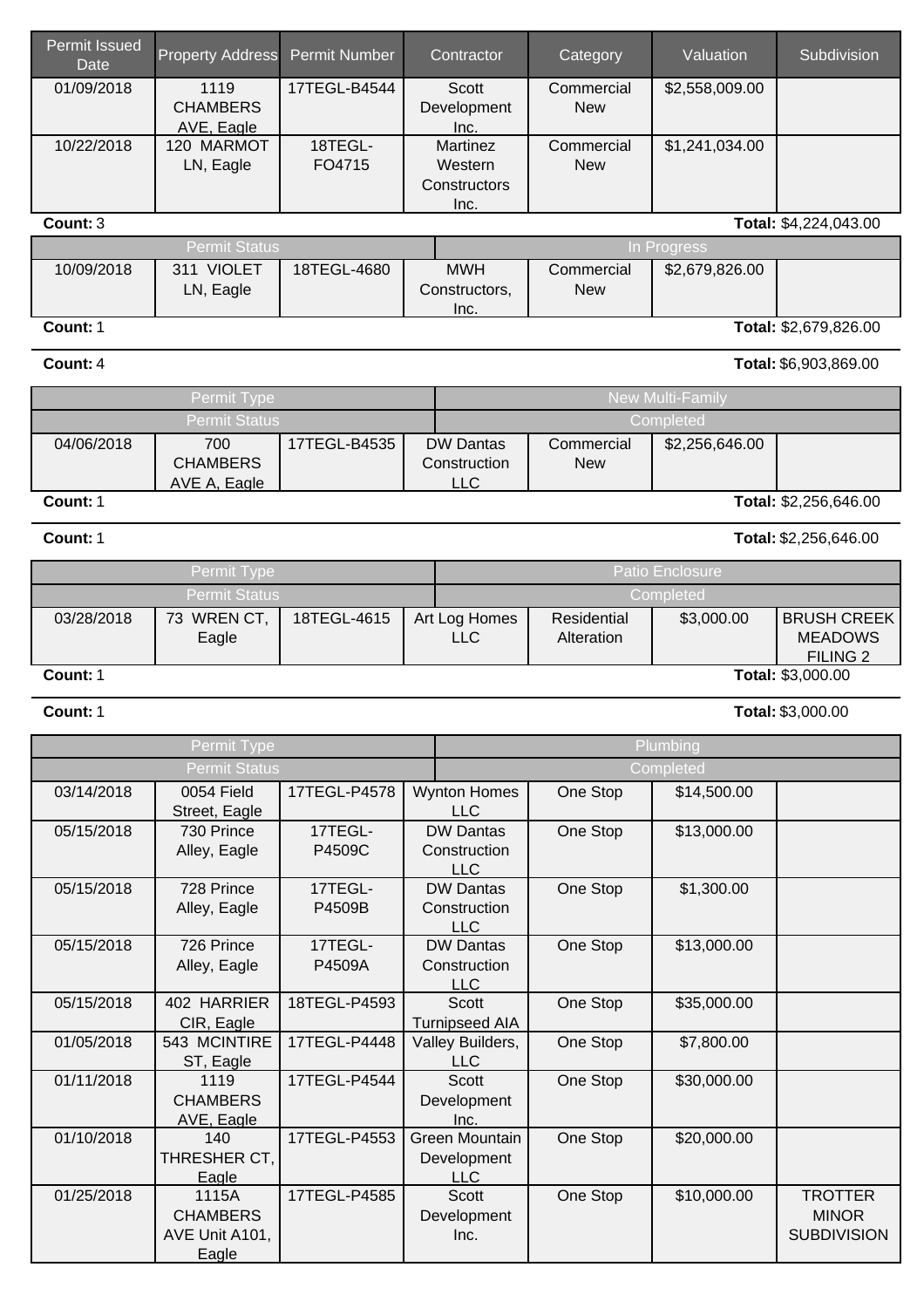| <b>Permit Issued</b><br><b>Date</b> | <b>Property Address</b>                       | <b>Permit Number</b> | Contractor                                     | Category | Valuation    | Subdivision         |
|-------------------------------------|-----------------------------------------------|----------------------|------------------------------------------------|----------|--------------|---------------------|
| 01/25/2018                          | 29 THRESHER<br>CT, Eagle                      | 17TEGL-P4513         |                                                | One Stop | \$35,000.00  |                     |
| 01/19/2018                          | 88 Soleil Circle,<br>Eagle                    | 17TEGL-P4568         | <b>Wynton Homes</b><br><b>LLC</b>              | One Stop | \$14,500.00  |                     |
| 01/19/2018                          | 64 Soleil Circle,<br>Eagle                    | 17TEGL-P4552         | <b>Wynton Homes</b><br><b>LLC</b>              | One Stop | \$14,500.00  |                     |
| 02/27/2018                          | 43 TANAGER<br>CIR, Eagle                      | 18TEGL-P4596         | <b>Chad Roberts</b><br>(OWNER)                 | One Stop | \$2,000.00   |                     |
| 02/27/2018                          | <b>133 LIME</b><br>PARK DR,<br>Eagle          | 17TEGL-P4540         | Robert Hampton<br>(Owner)                      | One Stop | \$17,000.00  |                     |
| 01/30/2018                          | 82 SILVER<br>SPUR, Eagle                      | 18TEGL-P4584         | <b>Bruce</b><br>Construction<br>Inc.           | One Stop | \$1,500.00   |                     |
| 02/01/2018                          | 247 RING<br>NECK, Eagle                       | 18TEGL-P4592         | Paul Witt<br>(OWNER)                           | One Stop | \$1,000.00   |                     |
| 01/29/2018                          | 530 Palmer<br>Loop, Eagle                     | 17TEGL-P4573         | <b>Bruce</b><br>Construction<br>Inc.           | One Stop | \$2,500.00   |                     |
| 03/02/2018                          | 105 CAPITOL<br>ST 1, Eagle                    | 18TEGL-P4588         | Special<br>Construction<br><b>LLC</b>          | One Stop | \$18,000.00  |                     |
| 07/18/2018                          | <b>130 RING</b><br>NECK, Eagle                | 18TEGL-4681          |                                                | One Stop | \$500.00     | TERRACE FIL V       |
| 06/21/2018                          | 0319 Church<br>Street A&B,<br>Eagle           | <b>TEGL-P3475</b>    | Joe Kuntz                                      | One Stop | \$3,500.00   |                     |
| 04/09/2018                          | 700<br><b>CHAMBERS</b><br><b>AVE A, Eagle</b> | 17TEGL-P4535         | <b>DW Dantas</b><br>Construction<br><b>LLC</b> | One Stop | \$103,400.00 |                     |
| 12/17/2018                          | 655<br><b>FOUNDERS</b><br>AVE, Eagle          | 17TEGL-P4410         | <b>Mike Felton</b><br>(OWNER)                  | One Stop | \$4,000.00   |                     |
| Count: 22                           |                                               |                      |                                                |          |              | Total: \$362,000.00 |

| <b>Count: 22</b> |  |
|------------------|--|
|------------------|--|

|            | <b>Permit Status</b> |                                 |          | Expired     |                           |
|------------|----------------------|---------------------------------|----------|-------------|---------------------------|
| 03/13/2018 | Eagle                | 328 Capitol St.,   16TEGL-P4408 | One Stop | \$14,500.00 |                           |
| Count: 1   |                      |                                 |          |             | <b>Total: \$14,500.00</b> |

**Count:**23 **Total:**\$376,500.00

### Permit Type **Pole Barn / Shed** Pole Barn / Shed Permit Status Completed 03/23/2018 316 WALL ST, Eagle 18TEGL-4608 | 316 Wall St. | Residential Alteration 316 Wall St. Townhomes, Inc. \$60,247.00 EAGLE

# **Count:**1 **Total:** \$60,247.00

### **Count:** 1 **Total:** \$60,247.00

Permit Type PV System Permit Status Completed 05/18/2018 75 BEECHER ST, Eagle 18TEGL-PV4637 **Residential** Alteration \$19,488.00 EAGLE RANCH FILING 2 03/28/2018 | 49 GREENHORN AVE, Eagle 18TEGL-PV4616 **Residential** Alteration Sunsense, Inc. | Residential | \$17,090.00 | EAGLE RANCH FILING 7 01/29/2018 | 1914 EAGLE RANCH RD, Eagle 18TEGL-PV4591 **Residential** Alteration Sunsense, Inc. | Residential | \$21,550.00 EAGLE RANCH FILING 4 03/09/2018 | 227 HOWARD | 18TEGL- | Sunsense, Inc. | Residential | \$22,970.00 | EAGLE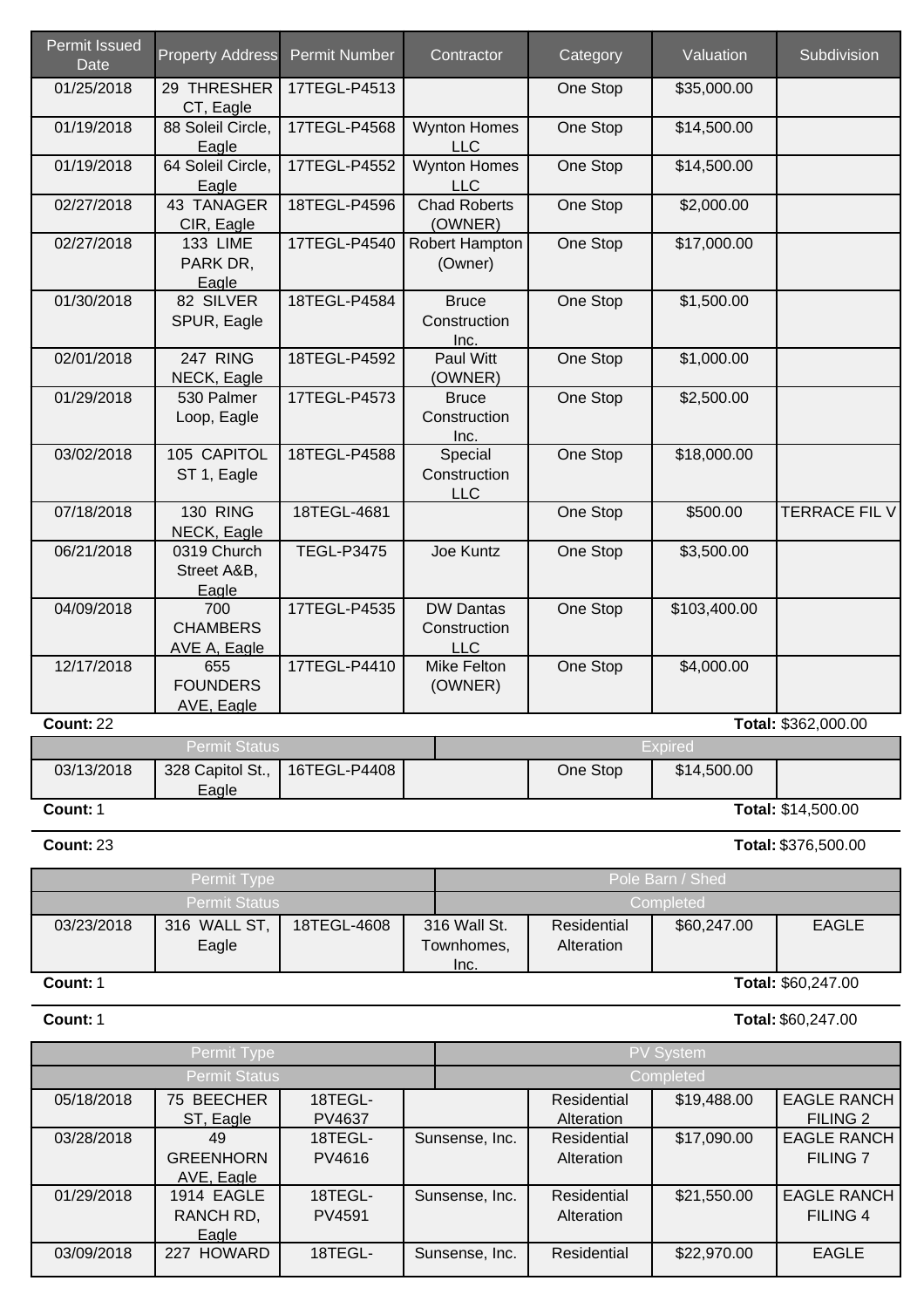| <b>Permit Issued</b><br><b>Date</b> | <b>Property Address</b>                 | <b>Permit Number</b>     | Contractor                          | Category                         | Valuation   | Subdivision                                                 |
|-------------------------------------|-----------------------------------------|--------------------------|-------------------------------------|----------------------------------|-------------|-------------------------------------------------------------|
|                                     | ST, Eagle                               | PV4602                   |                                     | Alteration                       |             |                                                             |
| 03/09/2018                          | 2414 EAGLE<br>RANCH RD,<br>Eagle        | 18TEGL-<br>PV4603        | Sunsense, Inc.                      | Residential<br>Alteration        | \$32,080.00 | <b>EAGLE RANCH</b><br>FILING 14                             |
| 01/26/2018                          | 116<br>THRESHER CT,<br>Eagle            | 17TEGL-<br>PV4463        | Shane Merlihan<br>(OWNER)           | Residential<br>Alteration        | \$19,860.00 |                                                             |
| 01/02/2018                          | 77 Haystacker<br>Dr, Eagle              | 16TEGL-<br><b>PV4582</b> |                                     | Residential<br>Alteration        | \$23,200.00 |                                                             |
| 05/30/2018                          | 110 EWING ST,<br>Eagle                  | 18TEGL-<br>PV4651        |                                     | Residential<br>Alteration        | \$26,829.00 | <b>EAGLE RANCH</b><br>FILING <sub>2</sub>                   |
| 10/05/2018                          | 105 BRUSH<br><b>CREEK TER,</b><br>Eagle | 18TEGL-<br>PV4716        |                                     | Residential<br>Alteration        | \$20,220.00 | <b>TERRACE FIL I</b>                                        |
| 10/16/2018                          | 104<br>NEWQUIST ST,<br>Eagle            | 18TEGL-<br><b>PV4717</b> |                                     | Residential<br>Alteration        | \$23,408.00 | <b>EAGLE RANCH</b><br>FILING 15                             |
| 10/16/2018                          | 284 TANAGER<br>CIR, Eagle               | 18TEGL-<br><b>PV4718</b> |                                     | Residential<br>Alteration        | \$13,775.00 | <b>BRUSH CREEK</b><br><b>MEADOWS</b><br>FILING <sub>2</sub> |
| 10/16/2018                          | 12 WREN CT,<br>Eagle                    | 18TEGL-<br>PV4719        |                                     | Residential<br>Alteration        | \$18,104.00 | <b>BRUSH CREEK</b><br><b>MEADOWS</b><br><b>FILING 2</b>     |
| 10/31/2018                          | 105 BEECHER<br>ST, Eagle                | 18TEGL-<br><b>PV4736</b> | <b>Active Energies</b><br>Solar LLC | Residential<br>Alteration        | \$17,255.00 | <b>EAGLE RANCH</b><br>FILING <sub>2</sub>                   |
| 12/18/2018                          | 845 SECOND<br>ST, Eagle                 | 18TEGL-<br>PV4751        | <b>Active Energies</b><br>Solar LLC | Residential<br>Alteration        | \$25,467.00 | <b>BLUFFS AT</b><br><b>EAGLE</b>                            |
| 12/05/2018                          | <b>387 RING</b><br>NECK, Eagle          | 18TEGL-<br><b>PV4752</b> | <b>Active Energies</b><br>Solar LLC | Residential<br>Alteration        | \$27,419.00 | <b>TERRACE FIL</b><br>VI                                    |
| 11/15/2018                          | 616 CASTLE<br>DR, Eagle                 | 16TEGL-<br>PV4583        | Sunsense, Inc.                      | Residential<br>Alteration        | \$30,150.00 | <b>WEST EAGLE</b><br><b>ADDITION</b>                        |
| 11/05/2018                          | 655<br><b>FOUNDERS</b><br>AVE, Eagle    | 18TEGL-<br><b>PV4745</b> | <b>Active Energies</b><br>Solar LLC | <b>Residential</b><br>Alteration | \$21,361.00 | <b>EAGLE RANCH</b><br>FILING <sub>2</sub>                   |
| 11/19/2018                          | 42 BLUFFS<br>DR, Eagle                  | 18TEGL-<br>PV4746        | <b>Active Energies</b><br>Solar LLC | Residential<br>Alteration        | \$17,155.00 | <b>BLUFFS AT</b><br><b>EAGLE</b>                            |
| 11/27/2018                          | 443 BLUFFS<br>DR, Eagle                 | 18TEGL-<br><b>PV4747</b> | <b>Active Energies</b><br>Solar LLC | Residential<br>Alteration        | \$23,145.00 | <b>BLUFFS AT</b><br><b>EAGLE</b>                            |
| 10/16/2018                          | 144 TANAGER<br>CIR, Eagle               | 18TEGL-<br><b>PV4720</b> | <b>Active Energies</b><br>Solar LLC | Residential<br>Alteration        | \$21,911.00 | <b>BRUSH CREEK</b><br><b>MEADOWS</b><br><b>FILING 2</b>     |
| 09/24/2018                          | 425 E THIRD<br>ST, Eagle                | 18TEGL-<br><b>PV4708</b> |                                     | Commercial<br>Alteration         | \$62,478.00 |                                                             |
| 10/22/2018                          | 163 TANAGER<br>CIR, Eagle               | 18TEGL-<br>PV4730        | <b>Active Energies</b><br>Solar LLC | Residential<br>Alteration        | \$26,338.00 | <b>BRUSH CREEK</b><br><b>MEADOWS</b><br>FILING <sub>2</sub> |
| 10/22/2018                          | 2520 EAGLE<br>RANCH RD,<br>Eagle        | 18TEGL-<br>PV4731        | <b>Active Energies</b><br>Solar LLC | Residential<br>Alteration        | \$21,290.00 | <b>EAGLE RANCH</b><br>FILING 14                             |
| 11/13/2018                          | 2298 EAGLE<br>RANCH RD,<br>Eagle        | 18TEGL-<br>PV4732        | <b>Active Energies</b><br>Solar LLC | Residential<br>Alteration        | \$23,213.00 | <b>EAGLE RANCH</b><br>FILING 14                             |
| 11/15/2018                          | 0060 Ewing,<br>Eagle                    | 18TEGL-<br>PV4733        | <b>Active Energies</b><br>Solar LLC | Residential<br>Alteration        | \$25,873.00 |                                                             |
| 10/31/2018                          | 105 EWING ST,<br>Eagle                  | 18TEGL-<br>PV4734        | <b>Active Energies</b><br>Solar LLC | Residential<br>Alteration        | \$20,410.00 | <b>EAGLE RANCH</b><br>FILING <sub>2</sub>                   |
| 10/31/2018                          | 211<br><b>GREENHORN</b><br>AVE, Eagle   | 18TEGL-<br><b>PV4735</b> | <b>Active Energies</b><br>Solar LLC | Residential<br>Alteration        | \$13,297.00 | <b>EAGLE RANCH</b><br>FILING 18                             |
| 12/27/2018                          | 302 LIME<br>PARK DR,<br>Eagle           | 18TEGL-<br><b>PV4762</b> | Sunsense, Inc.                      | Residential<br>Alteration        | \$15,000.00 | <b>EAGLE RANCH</b><br>FILING 1                              |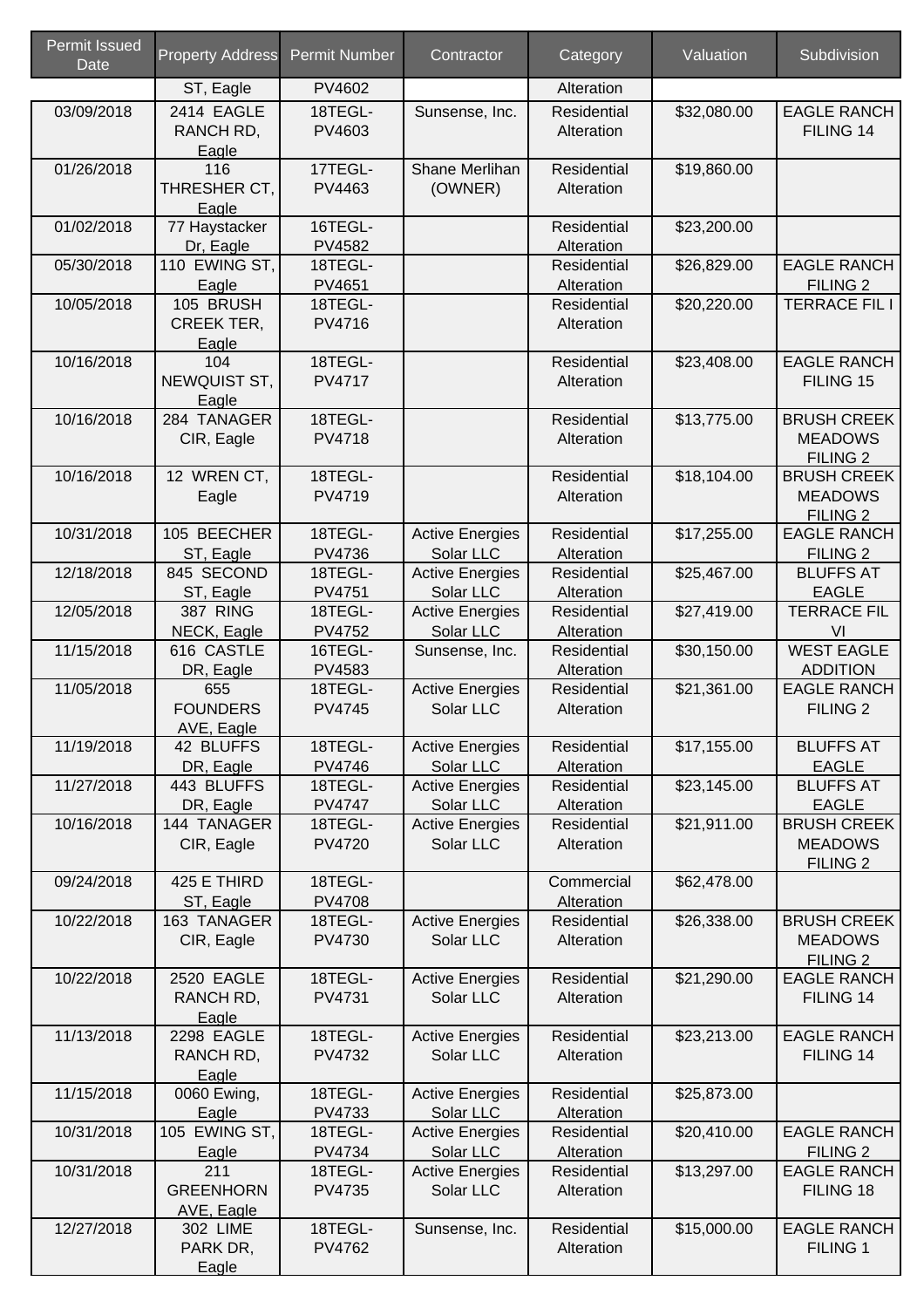| Permit Issued<br><b>Date</b> | <b>Property Address</b> Permit Number | Contractor | Category | Valuation | Subdivision <sup>1</sup>   |
|------------------------------|---------------------------------------|------------|----------|-----------|----------------------------|
| <b>Count: 28</b>             |                                       |            |          |           | <b>Total: \$650,336.00</b> |

**Count:**28 **Total:**\$650,336.00

|            | Permit Type                          |             |                                 | <b>Residential Addition</b> |              |                                 |  |  |
|------------|--------------------------------------|-------------|---------------------------------|-----------------------------|--------------|---------------------------------|--|--|
|            | <b>Permit Status</b>                 |             |                                 | Completed                   |              |                                 |  |  |
| 04/13/2018 | 172<br><b>LONGVIEW</b><br>AVE, Eagle | 18TEGL-4620 | <b>Ben Winkeller</b><br>(OWNER) | Residential<br>Alteration   | \$50,000.00  | <b>EAGLE RANCH</b><br>FILING 18 |  |  |
| 03/19/2018 | 916 HERNAGE<br>CREEK RD,<br>Eagle    | 18TEGL-4598 | Scott<br><b>Turnipseed AIA</b>  | Residential<br>Alteration   | \$103,384.00 | <b>EAGLE RANCH</b><br>FILING 8  |  |  |
| Count: 2   |                                      |             |                                 |                             |              | Total: \$153,384.00             |  |  |

**Count:**2 **Total:**\$153,384.00

|                  | Permit Type              |              |                                           | <b>Residential Remodel</b> |              |                                          |  |  |  |  |
|------------------|--------------------------|--------------|-------------------------------------------|----------------------------|--------------|------------------------------------------|--|--|--|--|
|                  | <b>Permit Status</b>     |              |                                           | Completed                  |              |                                          |  |  |  |  |
| 02/27/2018       | 43 TANAGER<br>CIR, Eagle | 18TEGL-B4596 | <b>Chad Roberts</b><br>(OWNER)            | Residential<br>Alteration  | \$21,500.00  | <b>BRUSH CREEK</b><br><b>MEADOWS</b>     |  |  |  |  |
|                  |                          |              |                                           |                            |              | FILING <sub>2</sub>                      |  |  |  |  |
| 02/01/2018       | 247 RING                 | 18TEGL-B4592 | <b>Paul Witt</b>                          | Residential                | \$46,000.00  | <b>TERRACE FIL</b>                       |  |  |  |  |
|                  | NECK, Eagle              |              | (OWNER)                                   | Alteration                 |              | VI                                       |  |  |  |  |
| 01/29/2018       | 105 CAPITOL              | 18TEGL-B4588 | Special                                   | Residential                | \$521,000.00 | <b>CAPITOL</b>                           |  |  |  |  |
|                  | ST 1, Eagle              |              | Construction                              | Alteration                 |              | <b>STREET</b>                            |  |  |  |  |
|                  |                          |              | <b>LLC</b>                                |                            |              | <b>BUILDING, THE</b>                     |  |  |  |  |
| 01/25/2018       | 120 E THIRD              | 18TEGL-B4590 | <b>High Country</b><br><b>Builders of</b> | Residential<br>Alteration  | \$14,405.00  | <b>EAGLE</b>                             |  |  |  |  |
|                  | ST, Eagle                |              | Colorado                                  |                            |              |                                          |  |  |  |  |
| 06/13/2018       | 0095 Bluffs Dr,          | 18TEGL-4666  |                                           | Residential                | \$4,000.00   |                                          |  |  |  |  |
|                  | Eagle                    |              |                                           | Alteration                 |              |                                          |  |  |  |  |
| 08/06/2018       | 85 POND RD,              | 18TEGL-4625  | Rocky Mountain                            | Residential                | \$400,000.00 |                                          |  |  |  |  |
|                  | Eagle                    |              | GC                                        | Alteration                 |              |                                          |  |  |  |  |
| 06/13/2018       | 0085 Chambers            | 18TEGL-4667  |                                           | Residential                | \$2,500.00   |                                          |  |  |  |  |
|                  | Ave Unit 6,              |              |                                           | Alteration                 |              |                                          |  |  |  |  |
| 04/16/2018       | Eagle<br>624 MCINTIRE    | 18TEGL-4623  |                                           | Residential                | \$19,000.00  | <b>MAYERS</b>                            |  |  |  |  |
|                  | ST, Eagle                |              | Murphy Ryan<br>Co                         | Alteration                 |              | <b>ADDITION TO</b>                       |  |  |  |  |
|                  |                          |              |                                           |                            |              | <b>EAGLE</b>                             |  |  |  |  |
| 07/05/2018       | 633 McIntire St.,        | 18TEGL-4688  | Steve Hoppin                              | Residential                | \$5,000.00   |                                          |  |  |  |  |
|                  | Eagle                    |              | (OWNER)                                   | Alteration                 |              |                                          |  |  |  |  |
| 11/15/2018       | 624 MCINTIRE             | 18TEGL-4754  |                                           | Residential                | \$2,000.00   | <b>MAYERS</b>                            |  |  |  |  |
|                  | ST, Eagle                |              |                                           | Alteration                 |              | <b>ADDITION TO</b>                       |  |  |  |  |
|                  |                          |              |                                           |                            |              | <b>EAGLE</b>                             |  |  |  |  |
| 12/03/2018       | 42 DAIRY AVE,            | 18TEGL-4757  | Aspen Kron                                | Residential                | \$10,000.00  | <b>EAGLE RANCH</b>                       |  |  |  |  |
| <b>Count: 11</b> | Eagle                    |              | (OWNER)                                   | Alteration                 |              | <b>FILING 7</b><br>Total: \$1,045,405.00 |  |  |  |  |
|                  | <b>Permit Status</b>     |              |                                           |                            | Expired      |                                          |  |  |  |  |
|                  |                          |              |                                           |                            |              |                                          |  |  |  |  |
| 10/25/2018       | 148<br><b>BUNKHOUSE</b>  | 18TEGL-4738  | K2 Mountain<br><b>Consulting LLC</b>      | Residential<br>Alteration  | \$7,000.00   | <b>EAGLE RANCH</b><br><b>FILING 4</b>    |  |  |  |  |
|                  | PL, Eagle                |              |                                           |                            |              |                                          |  |  |  |  |
| 06/25/2018       | 580 CASTLE               | 18TEGL-4683  |                                           | Residential                | \$5,000.00   | <b>WEST EAGLE</b>                        |  |  |  |  |
|                  | DR, Eagle                |              |                                           | Alteration                 |              | <b>ADDITION</b>                          |  |  |  |  |
| 04/09/2018       | 605 MCINTIRE             | 18TEGL-4618  | Michael Mitchell                          | Residential                | \$24,075.00  | <b>MAYERS</b>                            |  |  |  |  |

**Count:**3 **Total:** \$36,075.00

ST, Eagle

**Count:**14 **Total:**\$1,081,480.00

ADDITION TO EAGLE

\$24,075.00 MAYERS

|--|

(OWNER)

Alteration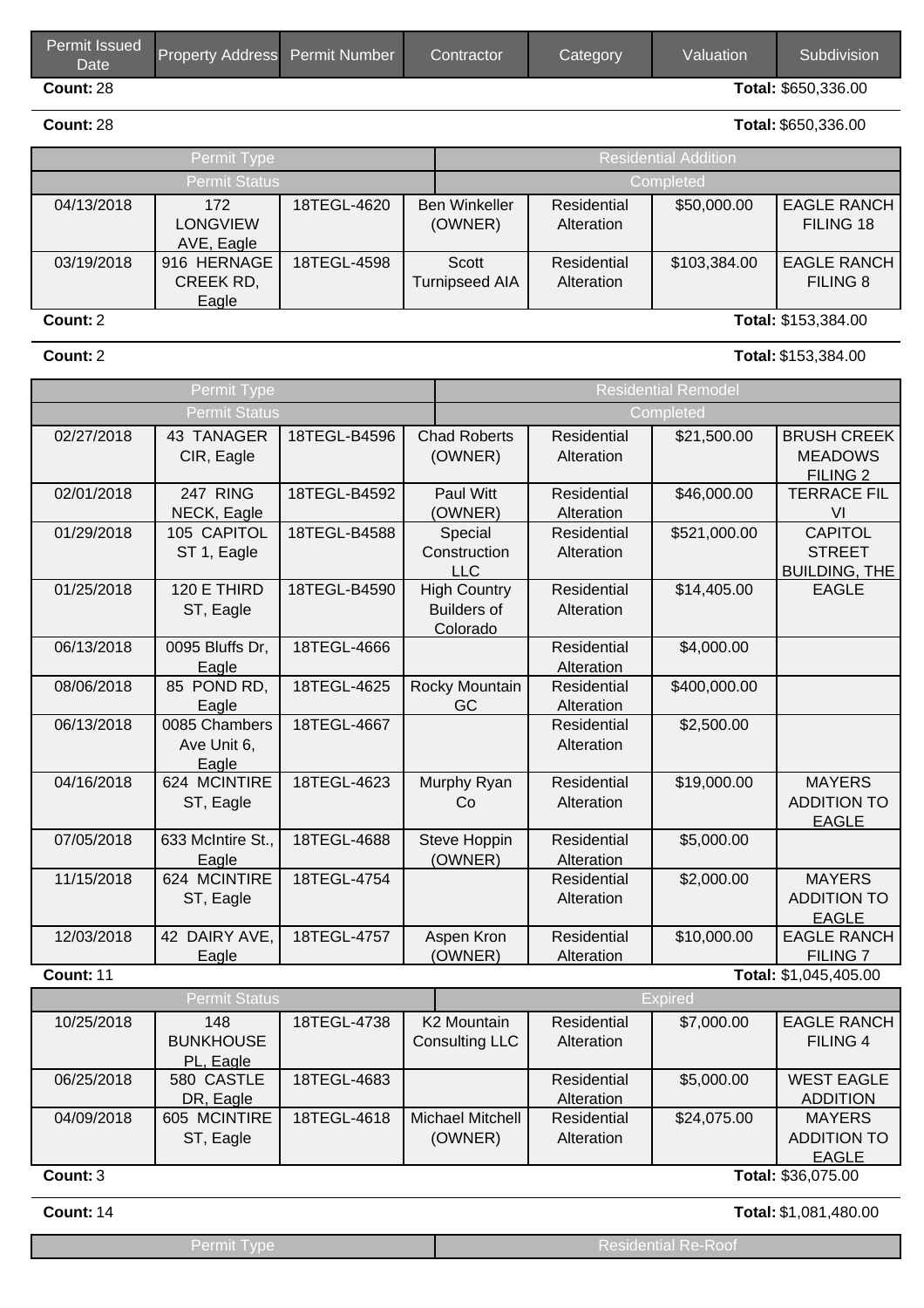| <b>Permit Issued</b><br>Date | <b>Property Address</b>               | <b>Permit Number</b> | Contractor         | Category       | Valuation   | Subdivision                           |  |  |
|------------------------------|---------------------------------------|----------------------|--------------------|----------------|-------------|---------------------------------------|--|--|
|                              | <b>Permit Status</b>                  |                      |                    |                | Completed   |                                       |  |  |
| 10/22/2018                   | 122 CONDOR<br>DR, Eagle               | 18TEGL-4737          | Z&Z Roofing<br>LLC | One Stop       | \$5,500.00  | <b>TERRACE FIL</b><br>Ш               |  |  |
| 08/07/2018                   | 324 GOLDEN<br>EAGLE RD,<br>Eagle      | 18TEGL-4699          |                    | One Stop       | \$17,581.00 | <b>TERRACE FIL II</b>                 |  |  |
| 01/04/2018                   | 420 E SECOND<br>ST, Eagle             | 18TEGL-B4586         |                    | One Stop       | \$5,350.00  | <b>EAGLE</b>                          |  |  |
| 04/30/2018                   | 804 BRUSH<br>CREEK CT,<br>Eagle       | 18TEGL-4631          |                    | One Stop       | \$13,040.00 | <b>BULL</b><br><b>PASTURE</b>         |  |  |
| 05/04/2018                   | 374<br><b>BLACKSMITH</b><br>RD, Eagle | 18TEGL-4635          | Horizon Roofing    | One Stop       | \$4,600.00  | <b>KOHRMANN</b><br><b>SUBDIVISION</b> |  |  |
| 05/18/2018                   | 537 GOLDEN<br>EAGLE RD,<br>Eagle      | 18TEGL-4639          |                    | One Stop       | \$15,000.00 | <b>TERRACE FIL II</b>                 |  |  |
| 03/21/2018                   | 765 BULL RUN,<br>Eagle                | 18TEGL-4612          |                    | One Stop       | \$15,000.00 | <b>BULL</b><br><b>PASTURE</b>         |  |  |
| Count: 7                     |                                       |                      |                    |                |             | Total: \$76,071.00                    |  |  |
|                              | <b>Permit Status</b>                  |                      |                    | <b>Expired</b> |             |                                       |  |  |
|                              |                                       |                      |                    |                |             |                                       |  |  |

| 08/10/2018 | 434 GOLDEN            | 18TEGL-4702 |                     | One Stop | \$16,500.00 | TERRACE FIL II     |
|------------|-----------------------|-------------|---------------------|----------|-------------|--------------------|
|            | EAGLE RD,             |             |                     |          |             |                    |
|            | Eagle                 |             |                     |          |             |                    |
| 10/17/2018 | <b>RYSHOT,</b><br>211 | 18TEGL-4727 | <b>JJGG Roofing</b> | One Stop | \$5,240.00  | <b>TERRACE FIL</b> |
|            | Eagle                 |             | and Sheet Metal     |          |             | Ш                  |
|            |                       |             | Inc.                |          |             |                    |

### **Count:**2 **Total:** \$21,740.00

**Count:**9 **Total:**\$97,811.00

| Permit Type          |               |             |  | Siding    |          |            |                     |  |
|----------------------|---------------|-------------|--|-----------|----------|------------|---------------------|--|
| <b>Permit Status</b> |               |             |  | Completed |          |            |                     |  |
| 06/15/2018           | 763 BULL RUN, | 18TEGL-4669 |  |           | One Stop | \$6,000.00 | <b>BULL</b>         |  |
|                      | Eagle         |             |  |           |          |            | <b>PASTURE</b>      |  |
| 04/26/2018           | 19 SNOW OWL   | 18TEGL-4630 |  |           | One Stop | \$3,000.00 | <b>TERRACE FILI</b> |  |
|                      | CT, Eagle     |             |  |           |          |            |                     |  |
| Count: 2             |               |             |  |           |          |            | Total: \$9,000.00   |  |

| <b>Permit Status</b> |                                      |             |               | Expired |          |             |                                           |
|----------------------|--------------------------------------|-------------|---------------|---------|----------|-------------|-------------------------------------------|
| 10/16/2018           | 800<br><b>CHAMBERS</b><br>AVE, Eagle | 18TEGL-4723 | The Weav & Co |         | One Stop | \$35,000.00 | EAGLE<br><b>COMMERCIAL</b><br><b>PARK</b> |
| Count: 1             |                                      |             |               |         |          |             | <b>Total: \$35,000.00</b>                 |

# **Count:**3 **Total:**\$44,000.00

|            | Permit Type          |              | <b>Water Heater</b> |            |                          |  |  |
|------------|----------------------|--------------|---------------------|------------|--------------------------|--|--|
|            | <b>Permit Status</b> |              | Completed           |            |                          |  |  |
| 05/18/2018 | 47 CHRISTIAN         | 18TEGL-P4644 | One Stop            | \$1,600.00 | <b>RED CANYON</b>        |  |  |
|            | CT, Eagle            |              |                     |            | <b>TOWNHOMES</b>         |  |  |
| 12/18/2018 | 12 WREN CT.          | 18TEGL-P4760 | One Stop            | \$2,199.00 | <b>BRUSH CREEK</b>       |  |  |
|            | Eagle                |              |                     |            | <b>MEADOWS</b>           |  |  |
|            |                      |              |                     |            | <b>FILING 2</b>          |  |  |
| Count: 2   |                      |              |                     |            | <b>Total: \$3,799.00</b> |  |  |

**Count:**2 **Total:**\$3,799.00

| <b>Permit Type</b>   |                         |             |                             | Window Replacement |          |            |                               |
|----------------------|-------------------------|-------------|-----------------------------|--------------------|----------|------------|-------------------------------|
| <b>Permit Status</b> |                         |             |                             | Completed          |          |            |                               |
| 12/07/2018           | 723<br><b>SHORTHORN</b> | 18TEGL-4758 | Home Depot U.<br>S.A., Inc. |                    | One Stop | \$9,301.00 | <b>BULL</b><br><b>PASTURE</b> |